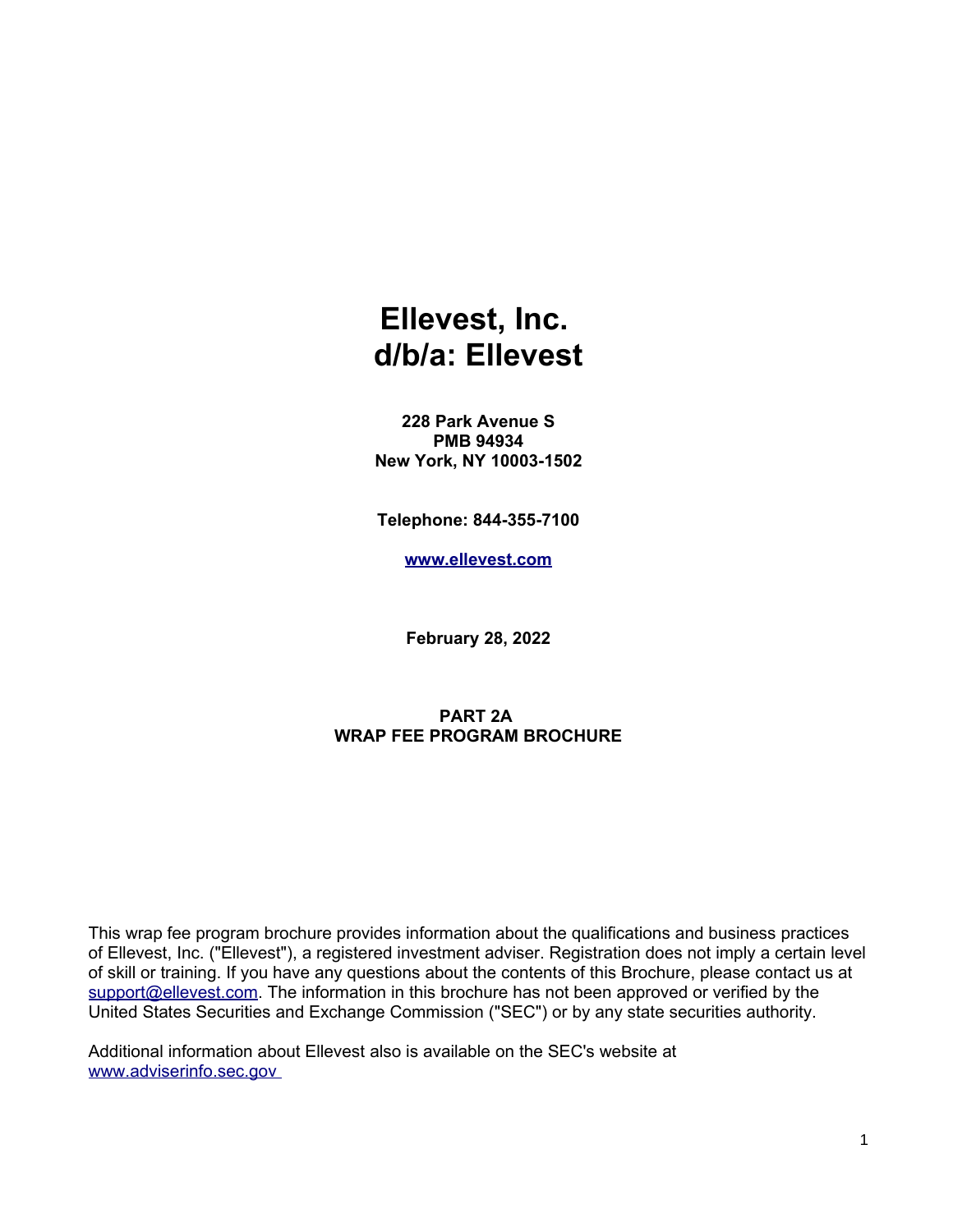### **Item 2 Summary of Material Changes**

Ellevest's last amendment to its Wrap Fee Program Brochure was on March 29, 2021. The following material changes have been made to the Brochure since the last update:

- Our address has changed to 228 Park Avenue S, PMB 94934, New York, NY 10003-1502.
- We have updated disclosures regarding our referral programs involving Lemonade and Policy Genius. For additional information, refer to Item 10.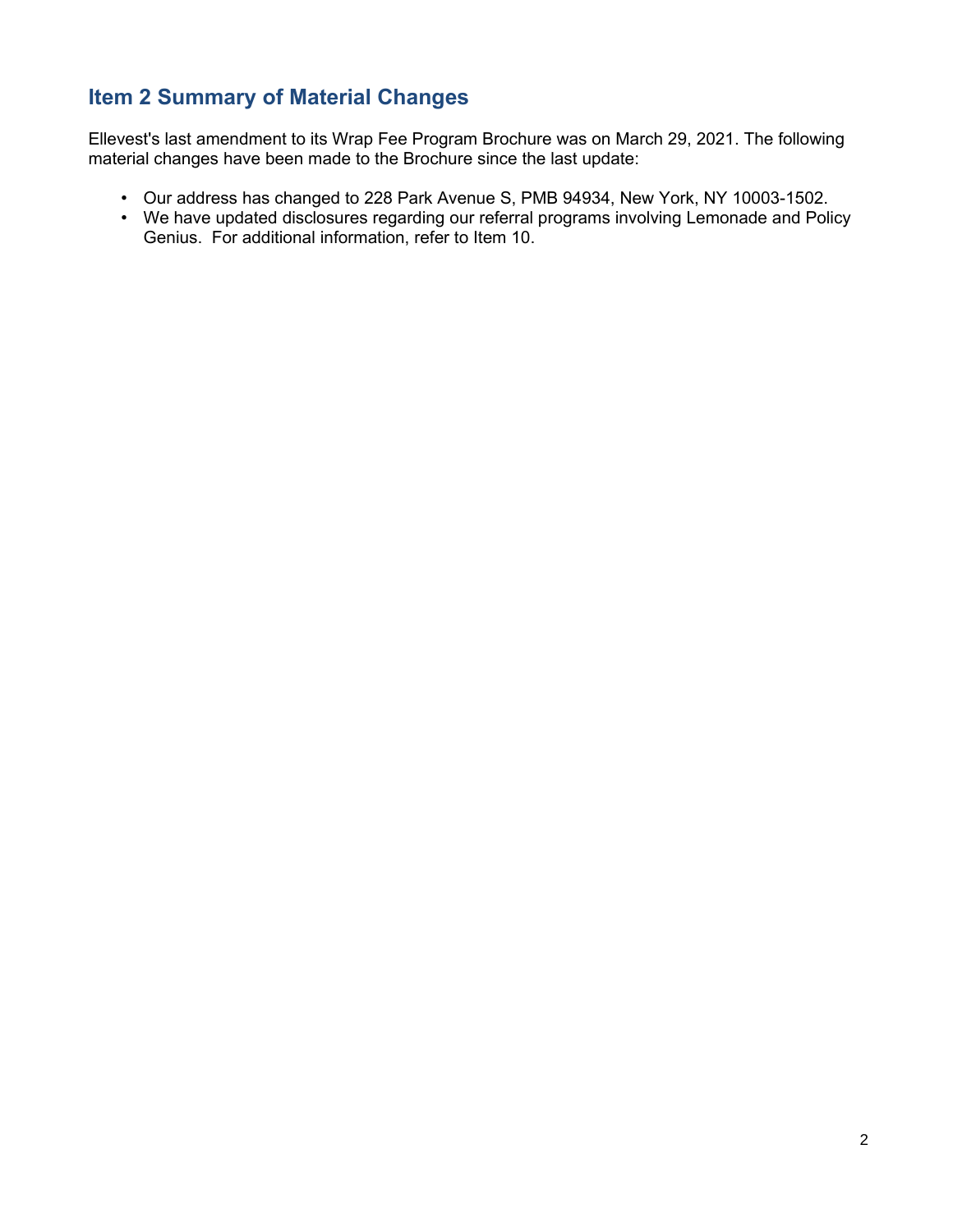## **Item 3 Table of Contents**

| Item 1 Cover Page                                        | Page 1  |
|----------------------------------------------------------|---------|
| Item 2 Summary of Material Changes                       | Page 2  |
| Item 3 Table of Contents                                 | Page 3  |
| Item 4 Advisory Firm Description                         | Page 4  |
| Item 5 Services, Fees, and Compensation                  | Page 7  |
| Item 6 Account Requirements and Types of Clients         | Page 11 |
| Item 7 Portfolio Manager Selection and Evaluation        | Page 12 |
| Item 8 Client Information Provided to Portfolio Managers | Page 15 |
| Item 9 Client Contact with Portfolio Managers            | Page 16 |
| Item 10 Additional Information                           | Page 16 |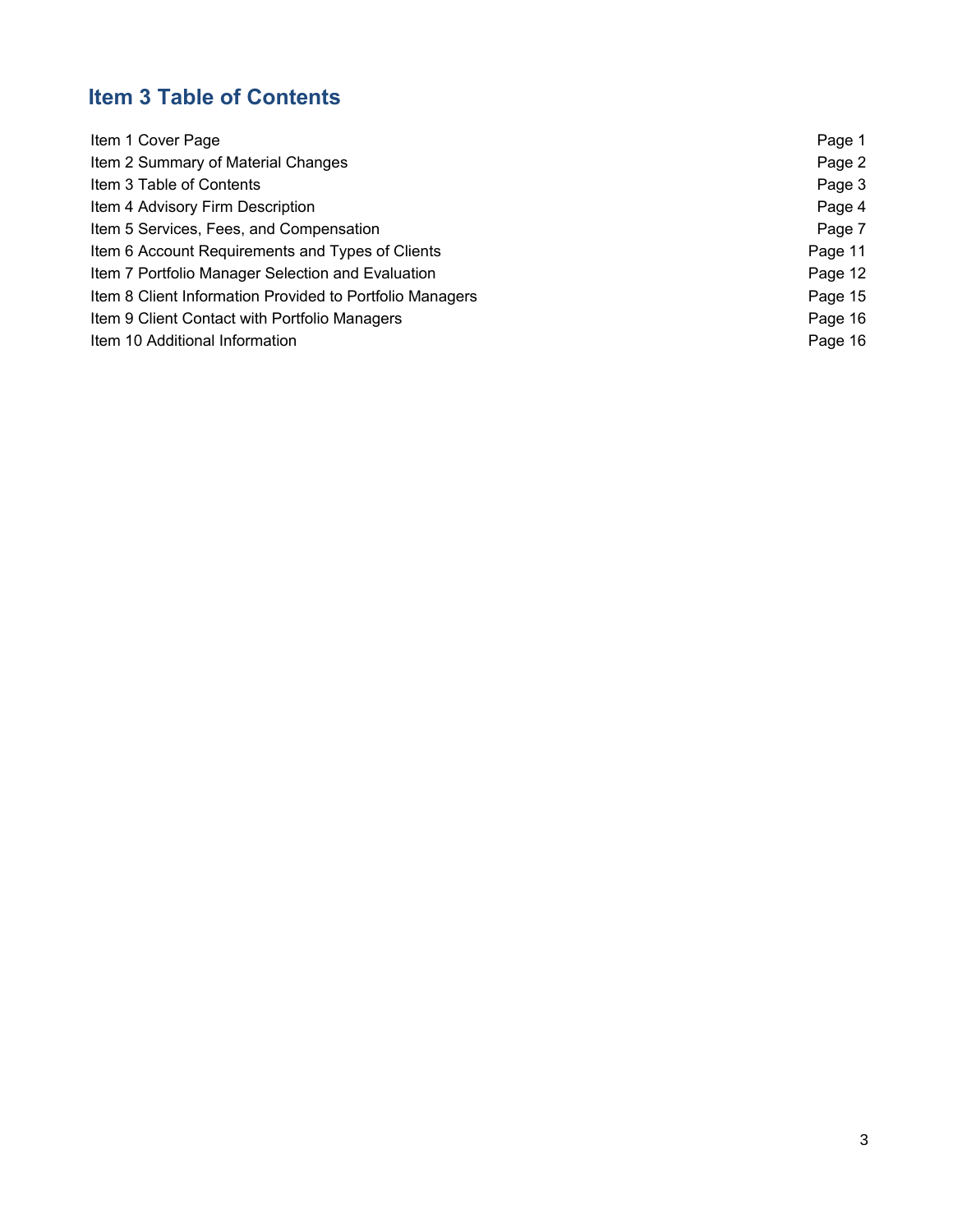### **Item 4 Advisory Firm Description**

Ellevest, Inc. ("Ellevest") is a Securities and Exchange Commission ("SEC") registered investment adviser dedicated to helping women plan for and invest to close the gender investment gap. Founded in November 2014, the Firm is led by Sallie L. Krawcheck, CEO and Chief Financial Officer.

The following paragraphs describe our services and fees. Refer to the description of each investment advisory service listed below for information on how we tailor our advisory services to your individual needs. As used in this brochure, the words "we," "our," and "us" refer to Ellevest and the words "you," "your," and "client" refer to you as either a client or prospective client of our firm.

#### **Ellevest Digital, Ellevest Premium & Ellevest Membership Services Programs**

Ellevest offers three distinct wrap programs to clients: the Ellevest Digital Wrap Fee Program ("Ellevest Digital"), the Ellevest Premium Wrap Fee Program ("Ellevest Premium"), and the Ellevest Membership Services Program, ("Membership Services Program") (collectively, the "Programs"). Each Program includes discretionary investment advisory management services sponsored by Ellevest. The investment advisory services provided through each Program includes personalized investment plans and portfolios tailored to the unique needs of women and men.

#### **Ellevest Digital**

Ellevest Digital is offered online through the firm's website, [www.ellevest.com,](http://www.ellevest.com/) and through its mobile application. Clients will provide information about themselves and their investment goals. This will allow Ellevest to create a customized client investment plan. In doing so, Ellevest will consider the client's assets, her financial goals, her time horizon, investment strategy, and earnings power in a range of economic scenarios. Ellevest will then propose an investment plan to her which includes savings, funding, timeline, and asset allocation recommendations, as well as a diversified portfolio that may include exchange-traded funds ("ETFs") and/or mutual funds and cash equivalents. The investment plan created by Ellevest for each client is based solely upon the information provided by the client. As such, the suitability of the investment plan recommendations is limited by and relies on the accuracy and completeness of the information provided by the client.

A client that elects to implement Ellevest's recommended investment plan and have her portfolio managed on an ongoing basis through the Ellevest Digital program must enter into an advisory agreement with Ellevest and open a securities brokerage account and complete an account agreement with Folio Investments, Inc. ("Folio"), a SEC-registered broker dealer that provides execution, clearing, custody, and other brokerage related services to clients within the Ellevest Digital Program.

#### **Ellevest Premium**

Ellevest Premium includes the services as described above for Ellevest Digital, plus the following consultation

services unrelated to securities and therefore, non-investment in nature: 1. Access to an Ellevest Certified Financial Planner ("CFP®") by telephone or email for guidance regarding topics such as new home purchase, debt management,or preparing to start a family; and 2. Access to an Ellevest career coach for guidance on career events, such as salary negotiations.

The non-investment advisory services offered through Ellevest Premium are designed to serve clients who have general financial planning and career planning questions. Our services are based on client questions and consultation needs and obtained by scheduling an appointment to speak via telephone with an Ellevest financial planner or career coach to discuss the relevant matter. Since the intent of these non-advisory services is to provide the client with general, real-time responses to their non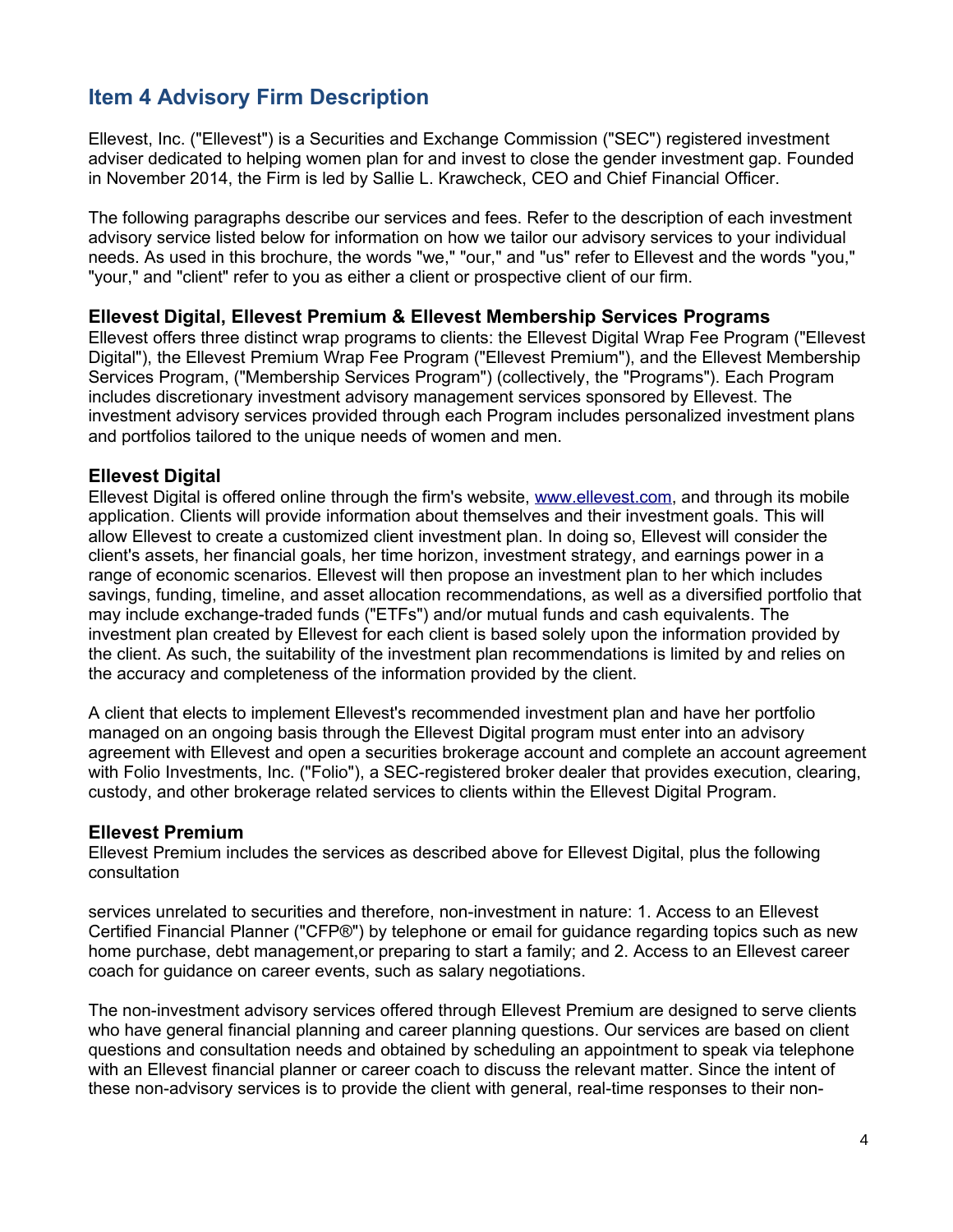securities related financial planning and career planning questions in selected areas, we will not be able to gather detailed information or conduct detailed analyses about the client's personal situation to tailor our guidance for such services.

#### **Ellevest Membership Services Program**

Ellevest's Membership Services Program comprises of three distinct membership tiers, each offering Ellevest's investment advisory services in a wrap fee program. The client elects the membership tier that is most appropriate for her needs. The investment advisory services, as well as any other services included in each membership tier, are described in more detail as follows:

- **Membership Tier Level One (Ellevest Essential)**. This tier is intended for clients who are new to saving and investing. It includes access to Ellevest's investment advisory services though the "Build Wealth" goal, Ellevest's Banking Service, and access to a "members only" content and education area. Ellevest's Consulting Services, financial planning and career coaching, are offered for an additional discounted fee.
- **Membership Tier Level Two (Ellevest Plus)**. This tier is for clients who would like guidance for investing and savings. Clients at this level have access to Ellevest's investment advisory services through the "Build Wealth" and "Retirement" goals and a "members only" content and education area. Ellevest's Banking Service is also included. Ellevest's Consulting Services, financial planning and career coaching, are offered for an additional discounted fee.
- **Membership Tier Level Three (Ellevest Executive)**. This tier supports clients with multiinvestment investment advisory goal needs. Clients may elect from Ellevest's "Build Wealth", "Retirement", "Home", "Splurge" or "Kids" investment goals. Members have access to a "members-only" content and education area. Ellevest's Banking Service is also included. Ellevest's Consulting Services, financial planning and career coaching, are offered for an additional discounted fee.

#### **Description of Services Provided within Ellevest Membership Tiers**

*Ellevest Investment Advisory Service for Goals Based Investment Advice*

Ellevest's investment advisory services are offered online through the firm's website, [www.ellevest.com,](http://www.ellevest.com/) and through its mobile application. Clients will provide information about themselves for Ellevest to deliver investment advice towards their respective goal(s) ("Build Wealth", "Retirement", Home", "Splurge" or "Kids"). This will allow Ellevest to create a customized client investment plan for the specific goal. In doing so, Ellevest will consider the client's assets, her financial goal(s), her time horizon, investment strategy and earnings power in a range of economic scenarios. Ellevest will then propose an investment plan to her which includes savings, funding, timeline and asset allocation recommendations, as well as a diversified portfolio that may include exchange traded funds ("ETFs") and/or mutual funds and cash equivalents. The investment plan created by Ellevest for each client is based solely upon the information provided by the client. As such, the suitability of the investment plan recommendations is limited by and relies on the accuracy and completeness of the information provided by the client.

A client who elects to implement Ellevest's recommended investment plan and have her portfolio managed on an ongoing basis through the Ellevest Investment Advisory program must enter into an advisory agreement with Ellevest and open a securities brokerage account and complete an account agreement with Folio to provide execution, clearing, custody, and other brokerage-related services. Clients who want to roll over or transfer their retirement plan assets to Ellevest for management would need to do so through the Ellevest Plus or Ellevest Executive Membership services. Ellevest will no longer support retirement rollover or transfer to the Ellevest Digital or Ellevest Premium service.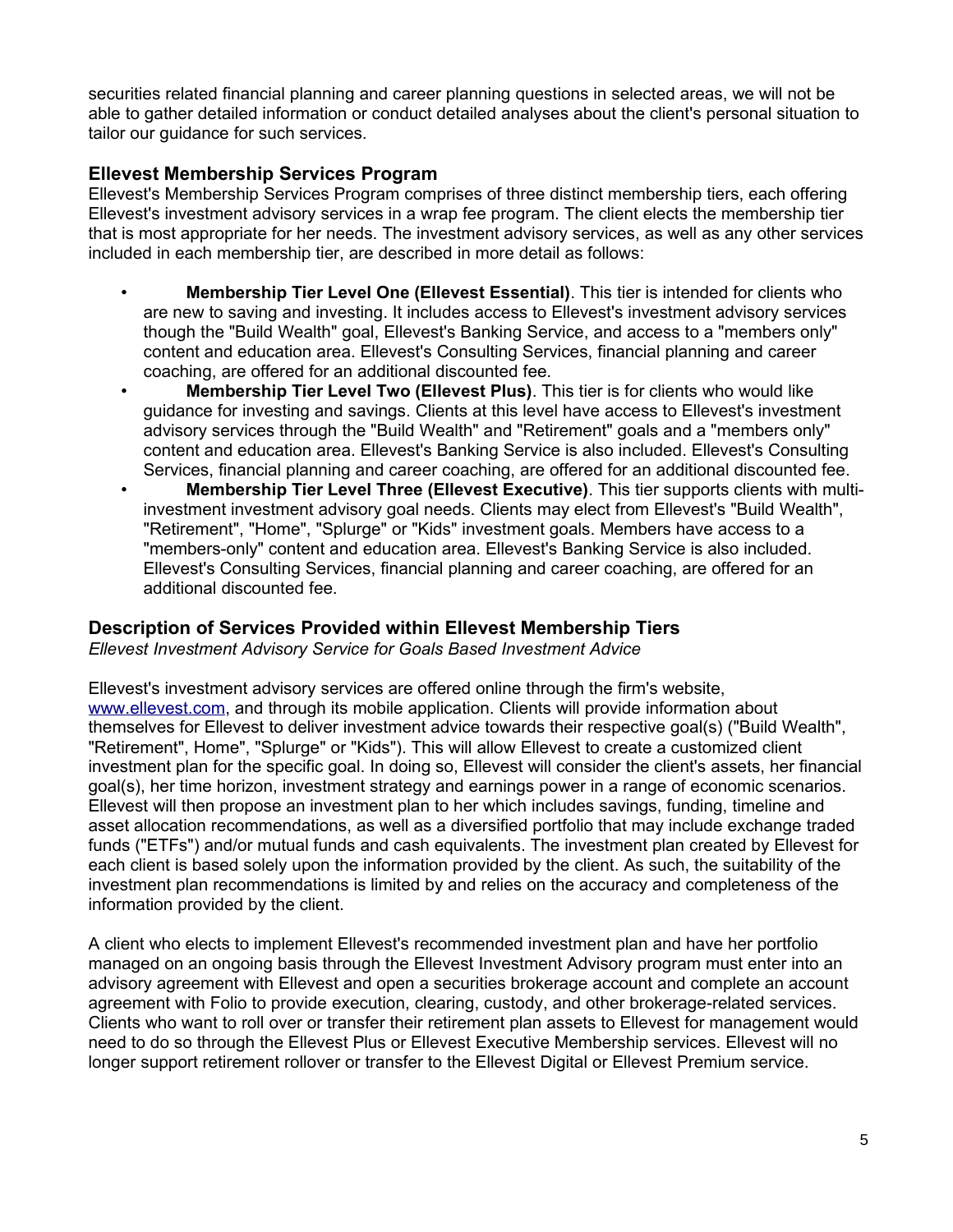#### *Ellevest Banking Service*

Ellevest's Banking Service includes save and spend accounts facilitated via the Ellevest debit card through Coastal Community Bank ("Coastal"), member FDIC, pursuant to license by Mastercard International. Ellevest will receive revenue payment and net interchange fees from Coastal when a Membership client uses her Ellevest debit card or participates in banking services, including cardholder fees. Additionally, Ellevest will receive from Coastal interest payments for aggregate deposits in Ellevest accounts.

#### **Description of Services Provided Separately: Financial Planning and Career Coaching Consulting**

#### Financial Planning

Ellevest offers its financial planning consulting services, separately from its Ellevest Digital, Ellevest Premium, and Ellevest Membership Services, to clients for an additional fee. Ellevest Membership Services clients have access to these financial planning consulting services for a discounted fee. Depending on the session selected, clients will have webinar or one-on-one access to an Ellevest Money CoachCertified Financial Planner ("CFP®") for guidance regarding topics such as budgeting, debt management, and general investing topicsand homebuying. Additional session options with a Certified Financial Planner ("CFP®") include financial planning, retirement goal planning, and a review of investment accounts held outside of Ellevest general investing topics.

*Implementing Ellevest's Financial Planning Guidance*: It is the client's responsibility to determine if and how the guidance delivered in connection with Ellevest's financial planning consulting service should be implemented or otherwise followed. Clients should carefully consider all relevant factors in making these decisions, and we encourage clients to consult with their outside professional advisers such as legal counsel, accountant, or tax professional regarding the legal or tax implications of a particular financial planning recommendation, strategy, or investment before implementation of such strategy. Neither Ellevest nor its employees or representatives provide tax or legal advice, and our financial planning consulting services are not intended to provide nor should be construed as providing such advice.

#### Career Coaching

Ellevest offers its career coaching consulting services, separately from its Ellevest Digital, Ellevest Premium and Membership Services, to clients for an additional fee. Ellevest Membership Services clients have access to these career coaching consulting services for a discounted fee. Access to an Ellevest career coach is available via webinar or one-on-one access, depending on the session selected for guidance, on topics such as: career transitions, salary negotiation and executive coaching.

#### **Investment Services**

For clients who do not participate in the Ellevest Digital, Ellevest Premium, and Ellevest Membership Services Programs described above, Ellevest also offers fee-based discretionary investment advisory management services tailored to the unique needs of women. Ellevest's Private Wealth Management (PWM) advisory services are provided to higher net worth individual investors, trusts, foundations and other institutional investors. Ellevest specializes in managing client assets while seeking to reduce fees, current taxes, and investment risk through diversification. Ellevest does not engage in market timing, make active bets on certain asset or sector classes, or time the selection of individual securities for the purpose of pursuing excess returns.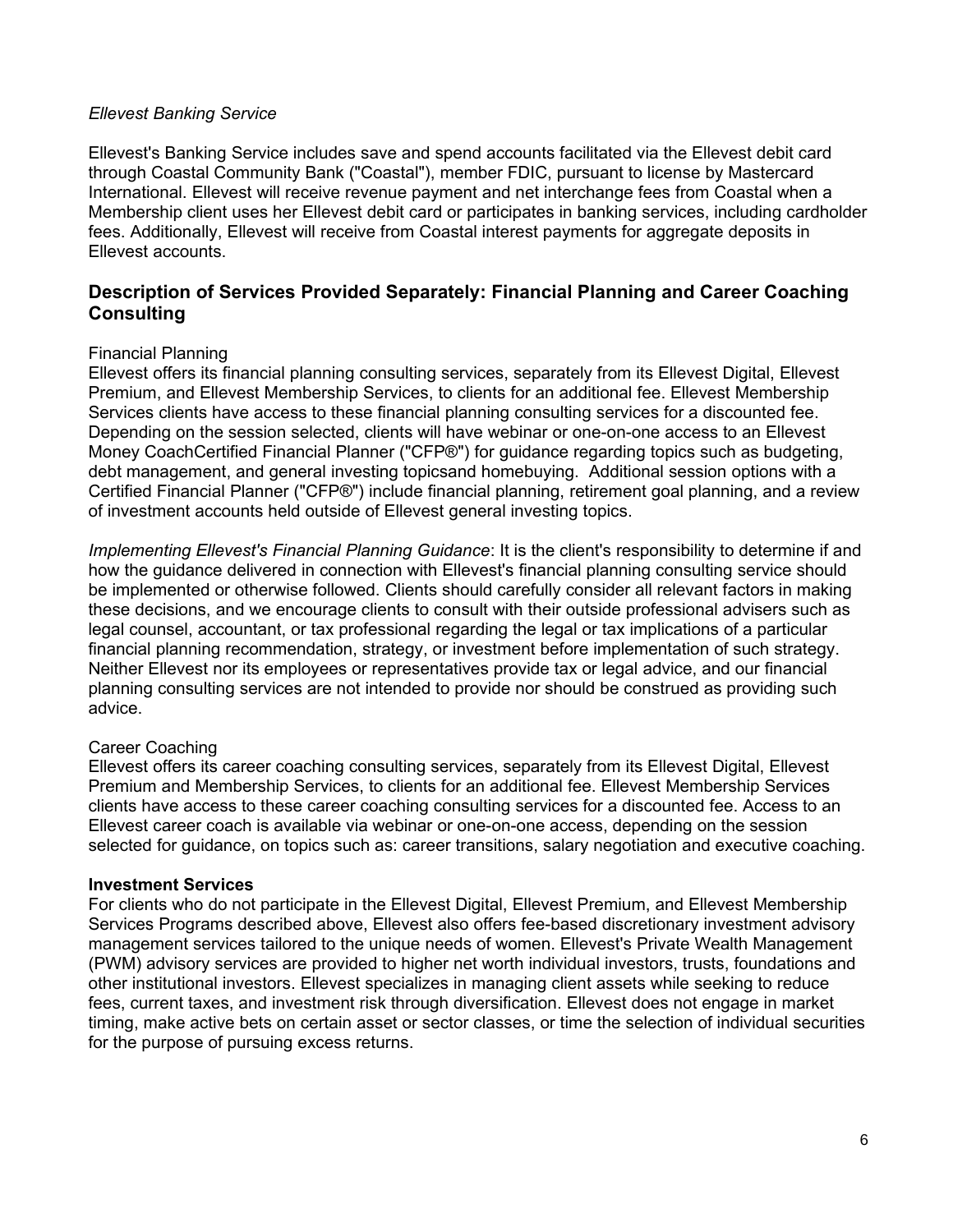To participate in Ellevest's investment advisory services, clients will provide information on their financial goals, ability to take on risk, investment time horizon, liquidity needs and other relevant information. Based on the information provided by the client, Ellevest's Chief Investment Officer and Financial Advisors or their designees will work together to create an investment plan considering the client's needs and objectives. A client that elects to implement Ellevest's recommended investment plan will have her assets managed on a discretionary basis, subject to any limitations imposed by the client.

#### **Investment Discretion**

Ellevest has discretionary authority to manage assets on behalf of clients who participate in the Programs as described above. Discretionary trading authority permits Ellevest to make trades in client accounts on their behalf, so that we may promptly implement the investment plan that we created for clients and make ongoing changes as we believe appropriate. Those changes may include periodic rebalancing of asset classes when one or more asset classes have significantly increased or decreased in value. However, due to differences in how exchange traded funds and mutual funds are traded and settle, there may be additional transition time or transactions needed to effect the portfolio best suited for the client's goal.

#### **Assets Under Management**

Ellevest has the following assets under management:

#### **Discretionary Amounts Non-Discretionary Amounts Date Calculated**

| \$1,434,750,897 |  | 1/31/2022 |
|-----------------|--|-----------|
|-----------------|--|-----------|

### **Item 5 Services, Fees, and Compensation**

#### **FEES**

Program Fees vary as outlined below. Clients decide how to utilize Ellevest's services based on their unique needs and circumstances. Ellevest reserves the right to negotiate different fees for certain clients than what is specified below. Negotiated fees may differ based on factors including but not limited to the type and size of the account, the historical and/or expected size and number of trades for the account and the client related services to be provided to the client.

#### **Ellevest Digital and Ellevest Premium**

| Program          | Program fee                                                                                                                |
|------------------|----------------------------------------------------------------------------------------------------------------------------|
| Ellevest Digital | 25 basis points (0.25%) per year of<br>assets under management.<br>No minimum balance                                      |
| Ellevest Premium | 50 basis points (0.50%) per year of<br>assets under management.<br>\$50,000 minimum aggregate account<br>balance required. |

#### **Ellevest Digital**

Under Ellevest Digital, clients will pay a single asset-based fee for brokerage, custodial, and investment advisory services ("Digital Program Fee"). There is no fee for the investment plan or cash balances held in the Ellevest Digital Program's Emergency Fund goal.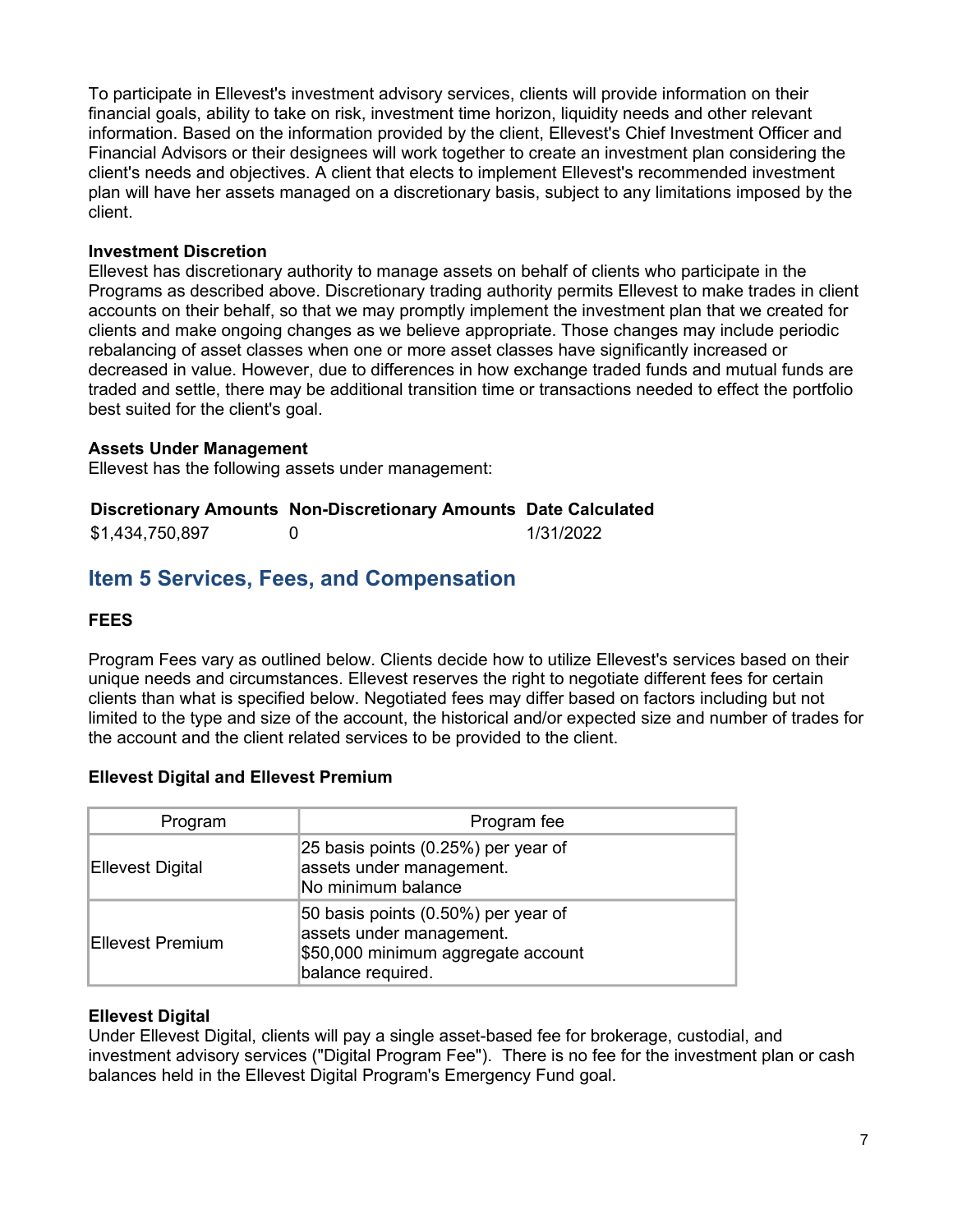The Digital Program Fee is:

• 25 basis points (0.25% per year of assets under management, with no minimum balance.

The Digital Program Fee is prorated and charged monthly, in arrears, based upon the market value of the average daily account balance of the securities portfolio over the preceding month. Since the asset-based fee is determined by average daily account balance, if assets are deposited into or withdrawn from an account after the inception of a month, the base fee payable with respect to such assets is adjusted accordingly. For the initial period of an engagement, the fee is calculated on a pro rata basis. In the event the Client Agreement is terminated, the fee for the final billing period is prorated through the effective date of the termination and the outstanding portion of the fee is charged to the client.

#### **Ellevest Premium**

For Ellevest Premium, clients will pay a single asset-based fee for brokerage, custodial, investment advisory and certain non-securities related services (financial planning guidance and career coaching) ("Premium Program Fee"). There is no fee for the investment plan or cash balances held in the Ellevest Premium Program's Emergency Fund goal.

The Premium Program Fee is:

• 50 basis points (0.50%) per year of assets under management with a \$50,000 minimum aggregate account balance.

The Premium Program Fee is prorated and charged monthly, in arrears, based upon the market value of the average daily account balance of the securities portfolio over the preceding month. Since the asset-based fee is determined by average daily account balance, if assets are deposited into or withdrawn from an account after the inception of a month, the base fee payable with respect to such assets is adjusted accordingly. For the initial period of an engagement, the fee is calculated on a pro rata basis. In the event the Client Agreement is terminated, the fee for the final billing period is prorated through the effective date of the termination and the outstanding portion of the fee is charged to the client.

#### **Membership Services Program**

Clients pay a single Membership Services Program fee, the cost of which depends upon the membership tier selected. The Membership Fee covers the cost of all advisory services (inclusive of brokerage and custody services), Banking Spend and Save services provided within that tier, and access to a "members only" content and education area, regardless of whether the client elects to utilize any or all of the services available. Ellevest's Consulting Services, financial planning and career coaching, are offered for an additional discounted fee.

The client will be billed in advance on a recurring and periodic basis ("Billing Cycle"). Billing Cycles are set on a regular basis, typically monthly or yearly. The client's initial Membership Services Program fee will be assessed by Ellevest's designated Program third party billing provider (Recurly) after the client's Payment Method has been verified ("the Initial Charge"). Thereafter, the Payment Method will be charged the then-current applicable rate (including all applicable taxes and fees) on the anniversary date of the date that the client acknowledged the Ellevest Membership Services Terms and Conditions agreement ("the Billing Date"), based on the Billing Cycle. The Payment Method will automatically be charged at the then-current applicable rate until the client cancels the service. The client may cancel the Membership Services Program before their next Billing Cycle in accordance with these terms, but payments are nonrefundable and there are no refunds or credits for partially used periods. If a payment is not successfully settled, due to expiration, insufficient funds, lack of verification, or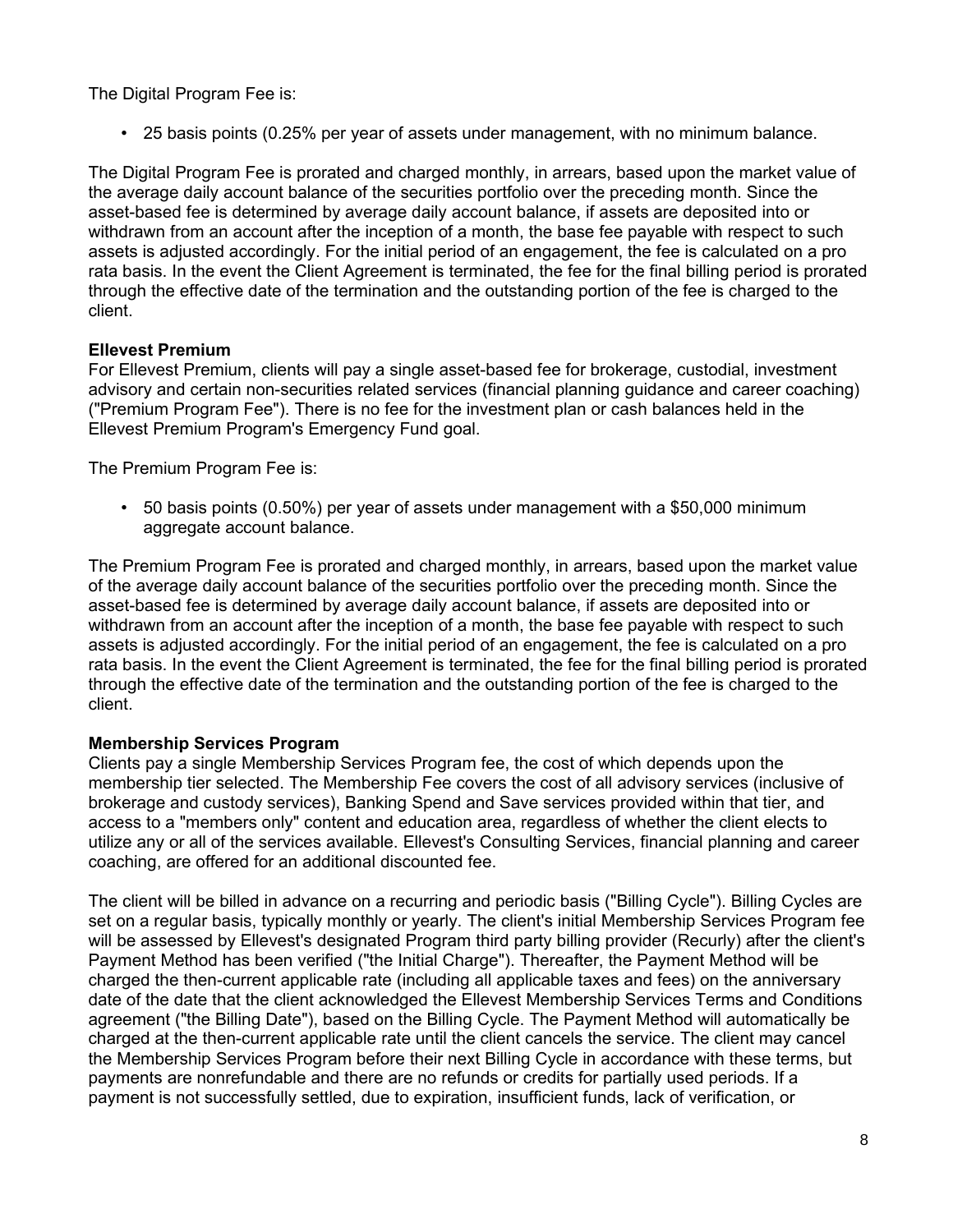otherwise, we may suspend your access to the service until we have successfully charged a valid Payment Method for the uncollected amount. The client remains responsible for any uncollected amounts.

| <b>Membership Tier</b>                     | <b>Services &amp; Benefits Included</b>                                                                                                                                                                                                                                                                                | <b>Monthly</b><br><b>Membership Fee</b> |
|--------------------------------------------|------------------------------------------------------------------------------------------------------------------------------------------------------------------------------------------------------------------------------------------------------------------------------------------------------------------------|-----------------------------------------|
| <b>Ellevest Essential</b><br>(Level One)   | • Investing (access to the Ellevest Build Wealth goal)<br>• Banking Services: Save & Spend through the Ellevest<br>debit card<br>• 20% off financial planning & career coaching consulting<br><b>Services</b><br>• Access to a "members only" content and education area                                               | \$1/month                               |
| Ellevest Plus<br>(Level Two)               | • Investing (access to the Ellevest Build Wealth and<br>Retirement goals)<br>• Retirement planning, rollover, and transfer support<br>• Banking Services: Save & Spend through the Ellevest<br>debit card<br>• 30% off financial planning & career coaching<br>• Access to a "members only" content and education area | \$5/month                               |
| <b>Ellevest Executive</b><br>(Level Three) | • Investing (Access to the Ellevest Build Wealth, Retirement,<br>Kids, Splurge, Business, and Home goals)<br>• Retirement planning, rollover, and transfer support<br>• Banking Services: Save & Spend<br>• 50% off financial planning & career coaching<br>• Access to a "members only" content and education area    | \$9/month                               |

Annual Membership fees for Ellevest Plus (Level Two) and Ellevest Executive (Level Three) are offered at discounted rates.

#### **Financial Planning and Career Coaching Consulting Session Fees**

Fees for Ellevest Financial Planning and Career Coaching consulting services vary depending on the session selected. Further information on the sessions, related fees, and discounts available for Membership Service Program clients can be obtained from Ellevest.

#### *Fee Comparison*

As described above, a portion of the Program Fee is used to cover the securities brokerage commissions attributed to the management of Ellevest's clients' portfolios. Transaction charges, the cost of purchasing the security, varies based on the type of transaction (e.g. mutual fund, equity or fixed income security). The number of transactions made in clients' accounts, as well as the commissions charged for each transaction, determines the relative cost of the service versus paying for execution on a per transaction basis and paying a separate fee for advisory services. Services provided through the Programs may cost clients more or less than purchasing these services separately. Program fees may also be higher or lower than fees charged by other sponsors of comparable investment advisory programs.

Since transaction charges are included in the Program fee, there is a financial incentive for Ellevest not to place transactions in the client's account, or to place such trades less frequently. Clients should understand that the cost to Ellevest for transaction charges may be a factor that Ellevest considers when deciding which securities to select, how frequently to place transactions and the level of advisory fee to charge the client. A wrap fee account may not be in the best interest of a client with minimal or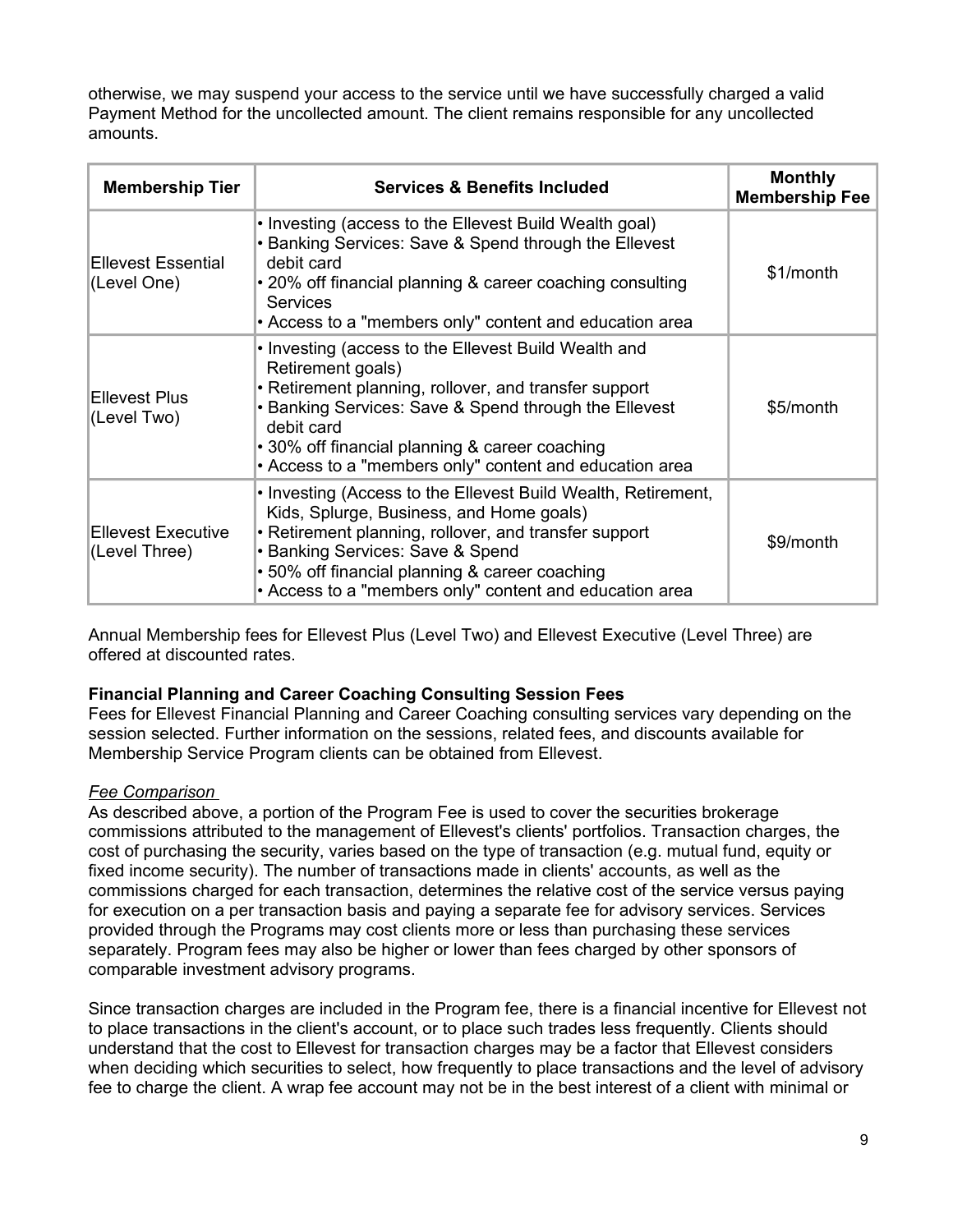no trading activity as compared to a non-wrap fee account or brokerage account where the client would otherwise pay trading costs as incurred, but a lower fee in a non-wrap account or no advisory fee in a brokerage account.

#### *Fee Discretion*

The Program Fee is negotiable. Ellevest in its sole discretion may from time to time offer lower fees through promotions, referrals and other discounts to some accounts that differ from the fees stated above.

#### **Other Fees**

In addition to the Ellevest Program fee, clients may incur certain other fees imposed by third party financial institutions. These additional fees and charges may include:

Brokerage, Clearing and Service Provider Charges: Ellevest's fees do not cover charges imposed by the brokerdealer (the firm through which we arrange for securities transactions to occur). These fees include, but are not limited to, service fees, IRA fees, ETF and mutual fund fees including sales loads and other operating expenses on a fund. The prospectus or offering documents for mutual funds, ETFs or other investments will detail the fees and charges assessed by the managers of those products. Thus, when assets are invested in shares of mutual fund products or ETFs, clients will pay both the management fees to Ellevest for its services in connection with these investments and management and other fees paid to the mutual fund or other product. In addition, there may be tax effects relating to fund share redemptions or the cancellations of policies made by or on behalf of clients, as well as deferred sales charges or redemption fees where the investment positions are sold prior to the expiration of a specified holding period.

#### **Banking Services-Debit Card Fees**

A client's service fees associated with the use of the Ellevest debit card will be charged in accordance with a Schedule of Fees outlined and agreed to with Coastal. These fees include: ATM withdrawal fees (unless the account holder has enabled a payroll direct deposit within the prior 30 days of the ATM transaction settlement) and international transaction debit fees.

Other Charges: Ellevest's fees does not cover wire transfer fees and taxes, paper statement fees, bounced checks fees, ACH clawback fees due to failed electronic funds transfer, margin extension fees, safekeeping fees, termination fees and early redemption penalties.

#### Direct Fee Debit of Ellevest's Fee

Program clients authorize Ellevest, the designated Program third party billing provider, or the Program custodian to deduct the Ellevest Program fee directly from their brokerage, bank, debit or credit accounts and pay such fees to Ellevest.

In the case of Ellevest Digital and Ellevest Premium clients, the custodian will deduct Ellevest's fees. For Ellevest Membership clients, the third party billing provider will deduct Ellevest's fees. For all Program services, the custodian will send statements to clients not less frequently than quarterly, detailing all advisory account transactions. It is the client's responsibility to verify the accuracy of fee calculation and any advisory account transactions stated.

#### Account Additions and Withdrawals

Clients may make additions to and withdrawals from their Program account at any time subject to Ellevest's right to terminate the client's account. Additions may be made in cash (check, wire, direct deposit and bill pay), IRA or brokerage transfer via ACATS or via Automatic Clearing House ("ACH") transaction from the client's linked checking or savings account. All ACH transactions are subject to a minimum two business day processing period, not including the day the funds arrive, to ensure that the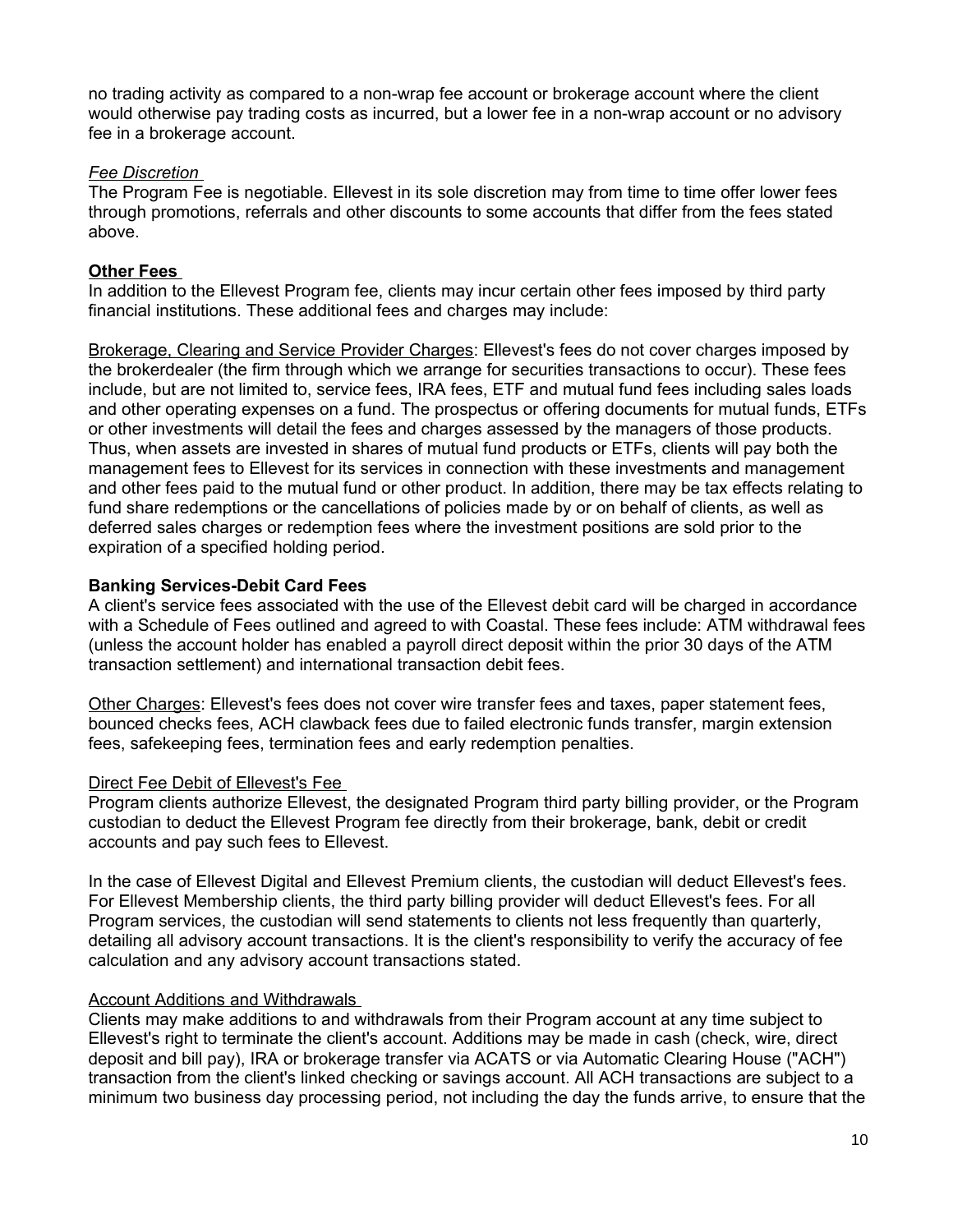funds have fully settled and are available for investment. Deposited funds will not be invested until after completion of this processing period. For IRA or brokerage transfers, addition of securities is subject to Folio's ability to custody and Ellevest's ability to give direction to trade. Once securities have been transferred, those securities that are not appropriate for the creation of an Ellevest diversified portfolio will be sold. Program clients may withdraw account assets on notice to Ellevest, subject to the usual and customary securities settlement procedures. However, Ellevest designs its portfolios as long-term investments and the withdrawal of assets may impair the achievement of a client's investment objectives. Clients are advised that when cash or certain securities are withdrawn, they may be subject to transaction fees. Additionally, in taxable accounts, transactions to sell a security may cause adverse tax consequences. Clients should consult with their tax professionals prior to initiating such sale to understand any tax related ramifications.

#### Claw back of Funds

When clients deposit funds in their account with Folio for the purchase of securities in connection with one or more of their chosen goals, (collectively, "Purchase Funds"), Ellevest will instruct Folio to invest these Purchase Funds subject to the processing period. Should the client have insufficient Purchase Funds in the bank or other account that serves as the funding source for the purchase of securities in their account ("Funding Account"), the bank or other financial institution that maintains this Funding Account ("Funding Bank") may request the return of all or a portion of these Purchase Funds (a socalled "Clawback"). In this instance, the client will direct Ellevest to instruct Folio to sell those securities acquired with the Purchased Funds ("Purchased Securities") necessary to effectuate the Clawback ("Clawback Amount"). Further the client directs Ellevest to instruct Folio to allocate any gain from the sale of the Purchased Securities exceeding the Clawback Amount to the client's account for continued investment ("Clawback Gain"). Under no circumstances, does the client direct or otherwise authorize Ellevest to instruct Folio to transfer the Clawback Amount or Clawback Gain to herself, the Funding Bank or any other person. Consequently, Ellevest will not have custody or possession of any of the client's funds or securities in connection with the Clawback.

Notwithstanding the foregoing, the client should understand that, depending on market conditions, the sale of Purchased Securities may not be sufficient to satisfy the Clawback Amount ("Clawback Loss"). In this instance, the client authorizes Ellevest to determine those additional securities and other investments in her account that must be sold to eliminate the Clawback loss ("Clawback Assets") and instruct Folio to liquidate the Clawback Assets, without prior notice to herself. Liquidation of the Clawback Assets, generally, will be made as follows: First from any remaining cash in the client's account, next from any remaining cash equivalents, and finally from the liquidation of securities. In the event the sale of Clawback Assets are insufficient to cover the Clawback loss and Ellevest is obligated to reimburse Folio for any remaining Clawback amount out of its own resources, Ellevest reserves the right to pursue other legal remedies against the client if there is insufficient value from the sale of the securities in the client's account to return the funds that are clawed back from the client's bank.

### **Item 6 Account Requirements and Types of Clients**

The Programs are offered to individuals. All programs are tailored to the unique needs of women and men.

• Participation in Ellevest Digital and the Membership services Programs do not require that you make a minimum deposit or that you maintain a minimum account balance in your account. However, advisory assets that are less than the greater of \$1 or the portfolio specific minimum balance (which may fluctuate from time to time but can range from \$1 to approximately \$240), will not receive the complete asset allocation intended until sufficient contributions are received to reach the minimum account balance threshold and invested when reasonable to do so, at Ellevest's sole discretion.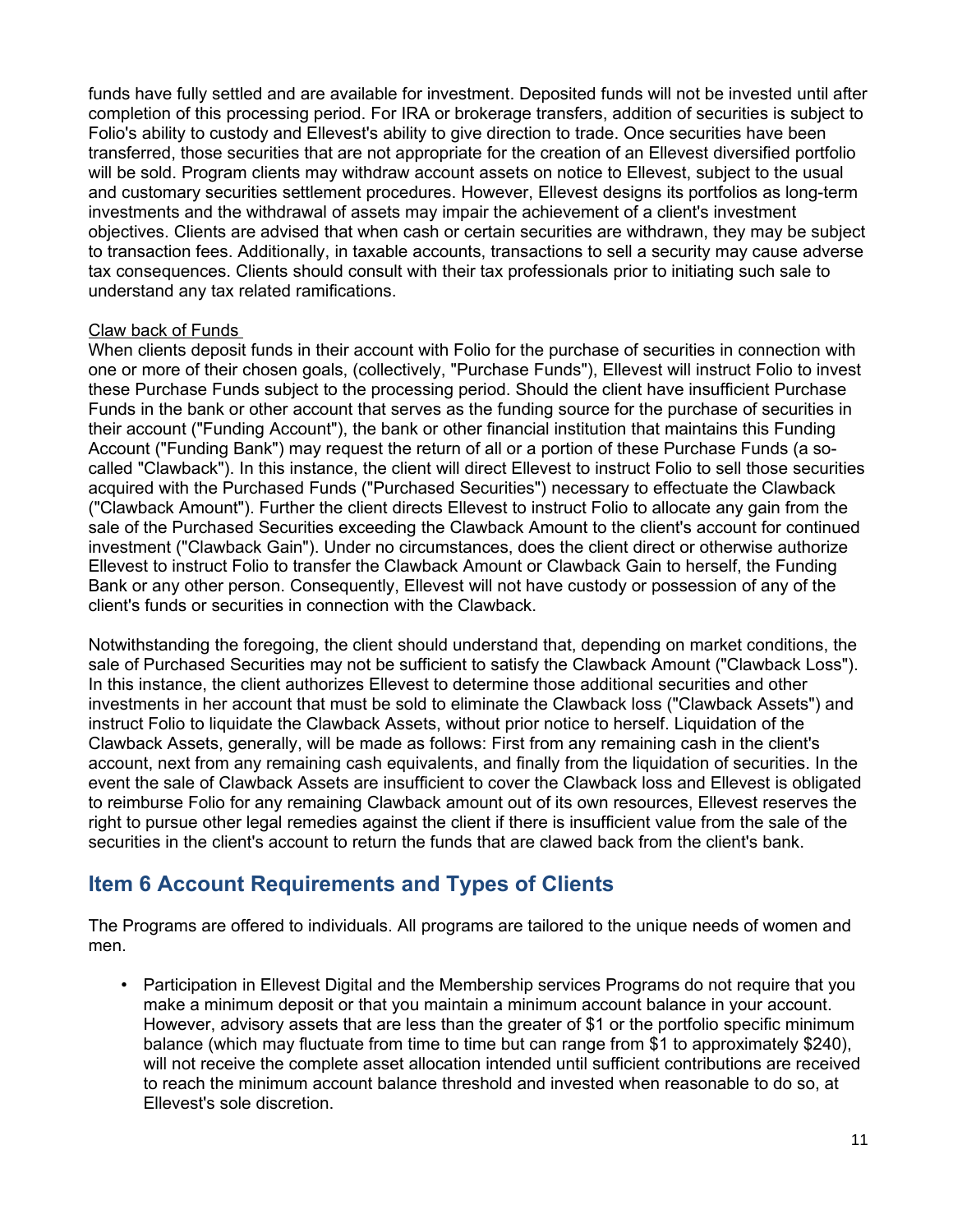• Ellevest Premium has a minimum account size of \$50,000, subject to reduction at Ellevest's sole discretion.

### **Item 7 Portfolio Manager Selection and Evaluation**

Ellevest is the sponsor and sole portfolio manager for the Ellevest Digital, Ellevest Premium and Ellevest Membership services. Ellevest's Chief Investment Officer oversees and is responsible for the investment advice offered in each Program.

#### **Investment Strategies and Methods of Analysis Investment Strategy**

The Firm offers two sets of globally diversified investment portfolios under the Programs that are personalized to a client's goal, time horizon, current financial assets, and earnings power. Clients may elect to implement an Ellevest impact portfolio or a traditional portfolio.

#### **Impact Investments**

Impact Investments are designed to capture investment returns associated with gender diversity, women's leadership and advancement, high environmental and governance standards, and social impact. Investment returns from strategies with a designated focus, or strategies that exclude certain sectors of the market may differ from general market returns. For example, an investment strategy that excludes fossil fuels will not participate in the returns from fossil fuel investments, which are usually included as part of a general investment strategy intended to generate market returns.

#### Ellevest Impact Portfolio

An Ellevest Impact Portfolio is a globally diversified portfolio of mutual funds and ETFs comprised of both impact and non-impact investments. The proportion of impact investments in an Ellevest Impact Portfolio varies and is based upon the portfolio Ellevest recommends for each client based upon her goal, time horizon, current financial assets, and earnings power. Due to the lack of suitable impact investments in all asset classes, no Impact Portfolio is comprised exclusively of impact investments. Additional impact investments may be added to Ellevest Impact Portfolios as suitable investments become available.

#### **Ellevest Core Portfolio**

An Ellevest Core Portfolio is a globally diversified portfolio of low-cost ETFs. Core Portfolios do not hold impact investments as defined above.

*Management through Similarly Managed "Model" Accounts*. Ellevest manages Program accounts through the use of similarly managed "model" portfolios, whereby the Firm, depending on whether the client selects an impact or traditional portfolio, allocates all or a portion of its clients' assets among ETFs, mutual funds and cash equivalents on a discretionary basis using one or more of its proprietary investment strategies. To implement its investment strategies and to manage client accounts, the firm has developed a set of algorithms which drive portfolio and savings recommendations, as well as rebalancing. For each goal, Ellevest invests in portfolios of ETFs and/or mutual funds. Through the automated program clients may change the horizon of their goal, which will likely result in a different portfolio allocation and holdings. In general, choosing a shorter horizon will result in a more conservative portfolio, and choosing a longer horizon will result in a more aggressive portfolio. Ellevest allows only limited adjustment because it believes its automated program creates an investment plan that is best suited for the client, based on her goals.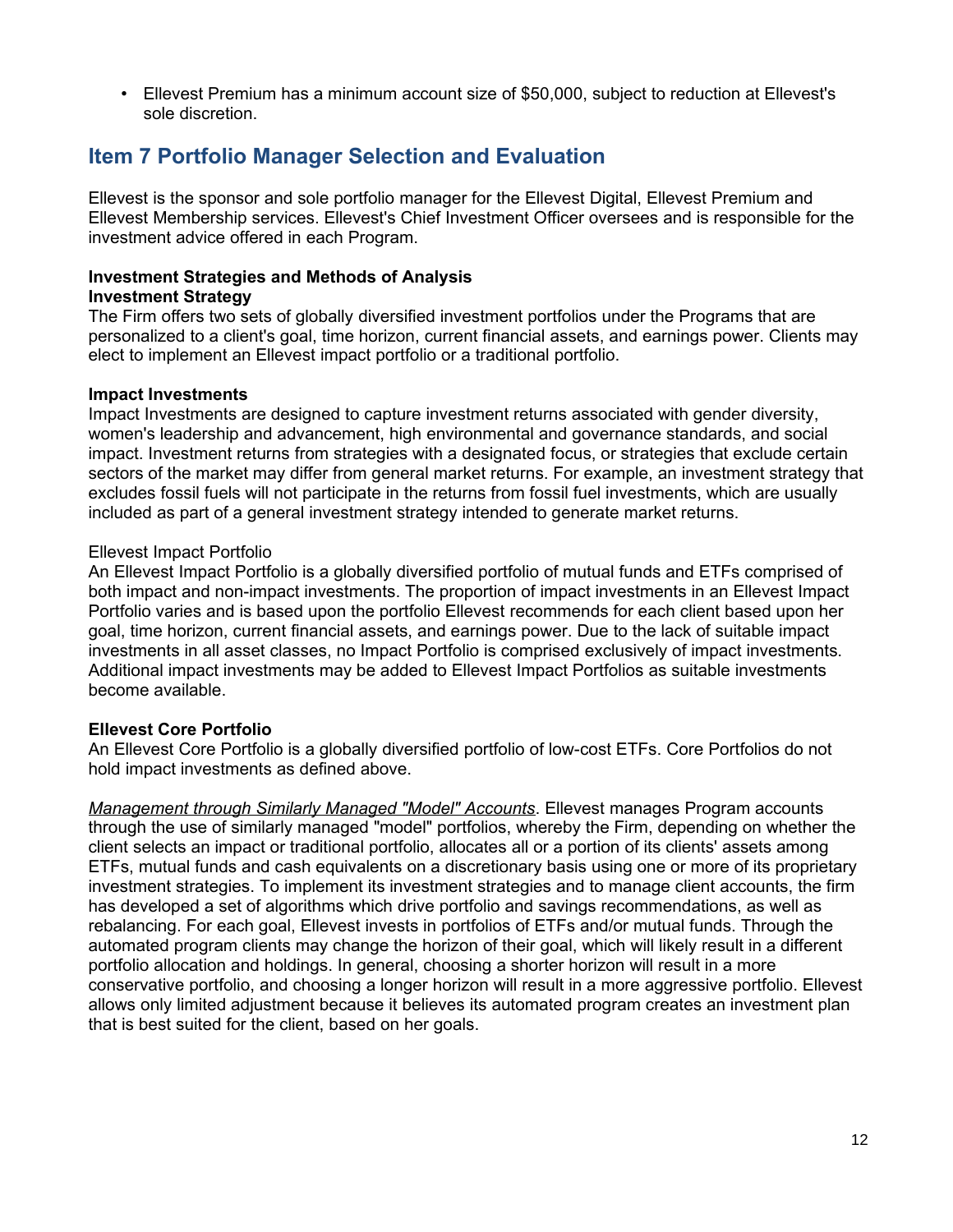Ellevest has developed proprietary algorithms to automatically monitor and manage digital accounts as well as processes and reports that help identify client accounts which may need rebalancing and/or other investment consideration. Such consideration may require manual management and action by Ellevest personnel.

#### **Methods of Analysis**

To effect the investment strategy selected by the client, the Firm has developed a set of algorithms that determine the underlying recommendations, including the selection of appropriate portfolios, for each client's goal. The algorithms are also used to manage and monitor each client's account and goals.

Ellevest does not engage in general market-timing, or specific timing of economic cycles, asset or sector classes, or individual securities. Ellevest's primary approach is a strategic asset allocation aimed at reducing over-all portfolio risk through diversification. The asset allocations are based upon tenets of modern portfolio theory and liability relative optimization and are integrated into Ellevest's algorithms. Such an approach considers the client's stated financial goal and is based upon assumptions about future economic factors such as inflation, interest rates, and the risk and return characteristics of asset classes and their correlations. This is effected, depending on the investment preference elected by the client, through the use of ETFs and/or mutual funds and cash equivalents. Such assets are all subject to varying degrees of investment, market, credit, interest rate, and regulatory risks. Moreover, clients should be aware that diversification does not ensure a profit or protect against a loss in a declining market. There is no guarantee that any particular asset allocation or mix of funds will meet their investment objectives or provide a given level of income or return.

*Forecasts*. Ellevest Digital and Ellevest Premium offers forecasts or projections of investment outcomes in its investment plans. Forecasts are estimates only, based upon numerous assumptions about future capital markets returns and economic factors such as interest rates and inflation, a client's salary growth and savings rates, the value of social security benefits, as well as information supplied by a client. As estimates, they are imprecise and hypothetical in nature, do not reflect actual investment results, and are not guarantees of future results. Additionally, they are subject to change over time with updates to our algorithm or underlying assumptions and may be materially impacted by a client's failure to update their personal and financial information.

*Rebalancing and Ongoing Management*. To participate in the Programs, clients must agree to have their accounts automatically rebalanced periodically at Ellevest's discretion to the model strategy. However, Ellevest's ability to rebalance a client's portfolio will be constrained and a rebalance will not occur until the client has the portfolio specific minimum account balance necessary to generate the required shares. This minimum is a function of account balance and share price of individual holdings may fluctuate from time to time. In addition, as part of our ongoing portfolio management process, Ellevest will determine, at least annually, how the Client's allocation should be adjusted as the time horizon of the goal approaches and will automatically rebalance the Client's allocation to a new model strategy if needed. This is commonly referred to as a glide path. Further, paid dividends that accrue in your investment goal portfolio will be used for rebalancing when the portfolio drifts outside of allowed thresholds.

When transacting, Ellevest will sell shares with the largest losses first, and largest gains last, regardless of long or short-term tax status. While the Firm seeks to ensure that clients' assets are managed in a manner consistent with their individual financial situations and investment objectives, securities transactions effected pursuant to a model investment strategy are usually done without regard to a client's individual tax ramifications. As a consequence of rebalancing, clients may incur potentially adverse tax consequences.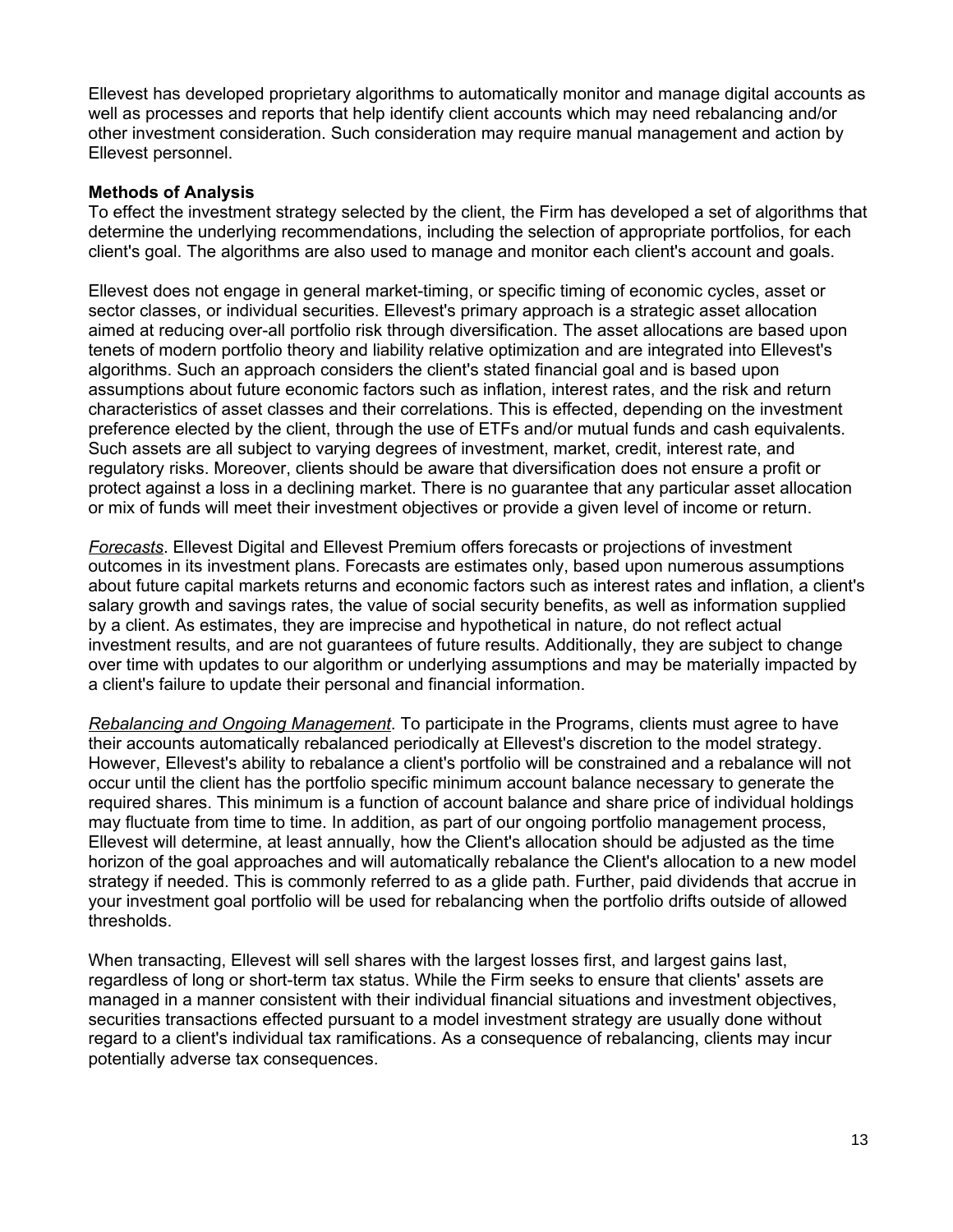#### **Performance Based Fees and Side-By-Side Management**

Ellevest does not charge performance-based fees (i.e., a fee based on a share of capital gains or capital appreciation of a client's assets).

#### **Voting of Client Securities**

Ellevest does not vote proxies on behalf of clients or advise clients regarding voting proxies for securities held in the Programs. Clients are expected to vote their proxies and will receive proxies directly from Folio.

#### **Risk of Loss**

Investing in financial markets involves risk, including the potential loss of principal. This is a risk borne by the client. Ellevest constructs portfolios with allocations across multiple asset categories. This asset category diversification is intended to reduce the volatility in a client's investment portfolio when compared to a single asset category, such as large cap growth stocks. While a diversified investment portfolio, including a portfolio of investment products representing different asset categories, can mitigate some risks, it does not and cannot prevent possible loss. The performance of Ellevest's recommendations and/or investment decisions depend upon market movements and the combination of asset classes selected by Ellevest. There can be no assurance that a client will achieve her goals or positive investment performance over any period of time.

While it is not possible to enumerate all possible risks, below are some of the common factors that can produce a loss in a client's account and/or in a specific investment product, asset category or even in all asset categories.

- Market Risk: The price of a security, bond, or mutual fund and/or exchange-traded fund may drop in reaction to tangible and intangible events and conditions. This type of risk is caused by external factors independent of a security's particular underlying circumstances. For example, political, economic and social conditions may trigger market events.
- Price Volatility: The price of an investment product's shares may fluctuate, even significantly, in a short period of time.
- Business Risk: These risks are associated with a particular industry or a particular company within an industry. For example, oil-drilling companies depend on finding oil and then refining it, a lengthy process, before they can generate a profit. They carry a higher risk of profitability than an electric company, which generates its income from a steady stream of customers who buy electricity no matter what the economic environment is like.
- Category or Style Risk: During various periods of time, one category or style may underperform or outperform other categories and styles.
- Tracking Risk: Ellevest's traditional portfolios are designed to capture general market returns using low-cost ETFs. Ellevest's Impact Portfolios may exclude, overweight, or underweight some sectors of the market, which may result in investment returns different from general market returns.
- Interest-rate Risk: Fluctuations in interest rates may cause investment prices to fluctuate. For example, when interest rates rise, yields on existing bonds become less attractive, causing their market values to decline, and the market value of any mutual fund and/or exchange-traded fund holding those bonds.
- Inflation Risk: When any type of inflation is present, purchasing power may be eroding at the rate of inflation.
- Reinvestment Risk: This is the risk that future proceeds from investments may have to be reinvested at a potentially lower rate of return (i.e., interest rate). This primarily relates to fixed income securities.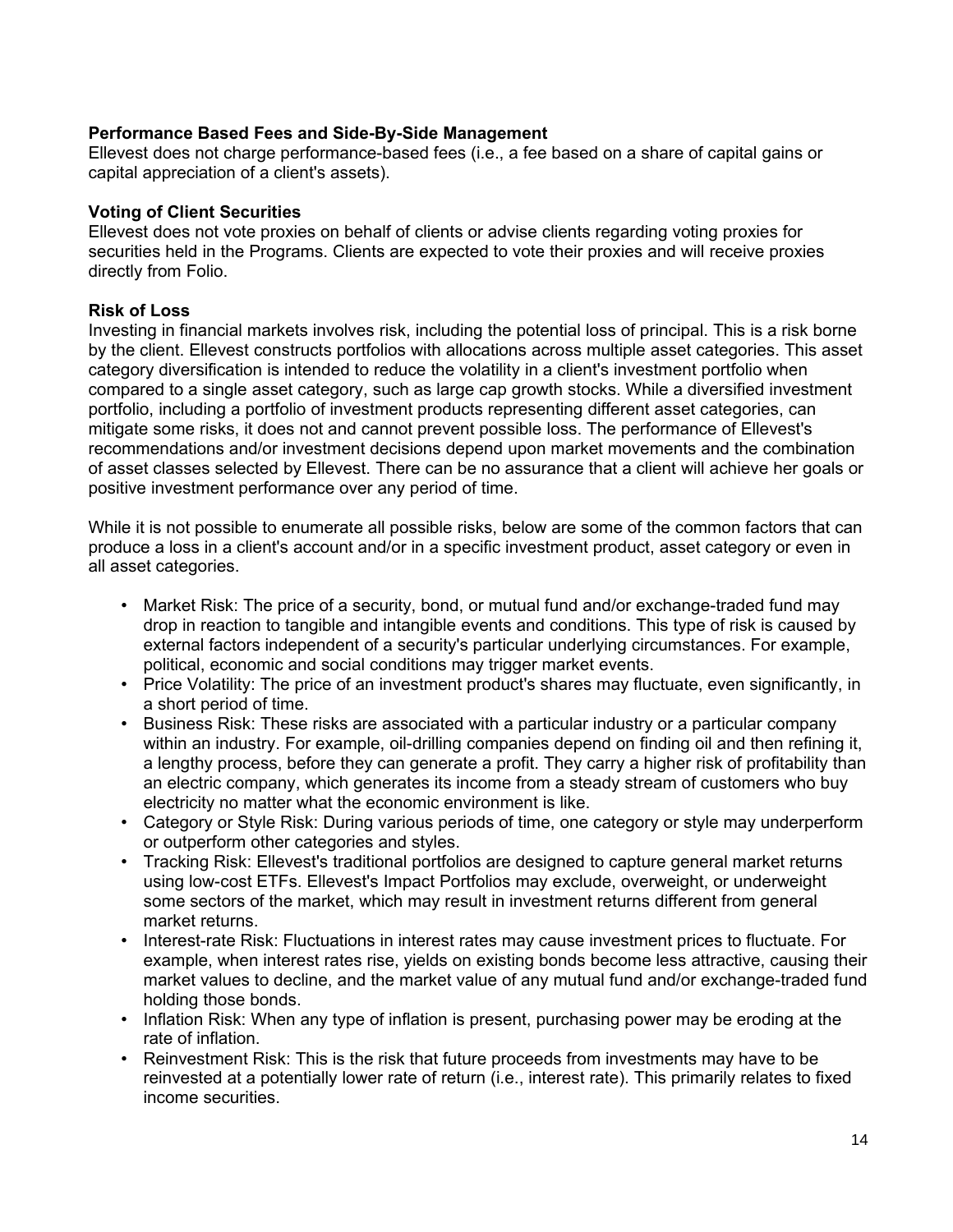In addition, investments for the Programs may focus on certain market sectors or classes of securities and carry additional risks. For example, clients should be aware of the following:

- Equity strategies, including investing in individual companies, involve investments in common stocks and are subject to the volatility and individual risks associated with those stocks;
- Exchange Traded Funds (ETF) are designed to track the performance of a benchmark index. Shareholders are subject to the risks stemming from the individual issuers of the fund's underlying portfolio securities. Shares of ETFs are listed on securities exchanges and transacted at negotiated prices in the secondary market. Generally, ETF shares trade at or near their most recent net asset value ('NAV"), which is generally calculated at least once daily for indexed based ETFs and potentially more frequently for actively managed ETFs. However, certain inefficiencies may cause the shares to trade at a premium or discount to their pro rata NAV. There is also no guarantee that an active secondary market for such shares will develop or continue to exist. Therefore, if a liquid secondary market ceases to exist for shares of a particular ETF, a shareholder may have no way to dispose of such shares. Also, shareholders are liable for taxes on any fund-level capital gains, as ETFs are required by law to distribute capital gains in the event they sell securities for a profit that cannot be offset by a corresponding loss.
- Real estate investment trusts or funds are subject to risks of the specific commercial or housing market in which the assets are invested, as well as interest rate risk;
- Small Cap and Emerging Market securities tend to be more volatile relative to the overall market;
- Bonds may "guarantee" return of principal if held to maturity, but any guarantee remains subject to the creditworthiness of the guarantor and, prior to maturity, the bond remains subject to interest rate, inflation and credit risks;
- Bond funds of all types are subject to the various risks of the underlying fixed income instruments in the fund, and there is no fixed maturity date;
- High Yield bonds expose the investor to investments in lower credit quality securities and hence risk of default and higher volatility;
- Tax-Exempt bonds may or may not provide returns higher than the after-tax returns of taxable bonds, so clients should consider their tax bracket and state of residence;
- International/Global/Foreign securities expose the investor to currency risk and political, social and economic risks of the countries in which the securities are domiciled, in addition to the equity or debt nature of the securities involved.

### **Item 8 Client Information Provided to Portfolio Managers**

Ellevest acts as the sole portfolio manager under the Program and, as such, the Firm does not share client information with any other portfolio managers to deliver investment advice to client accounts.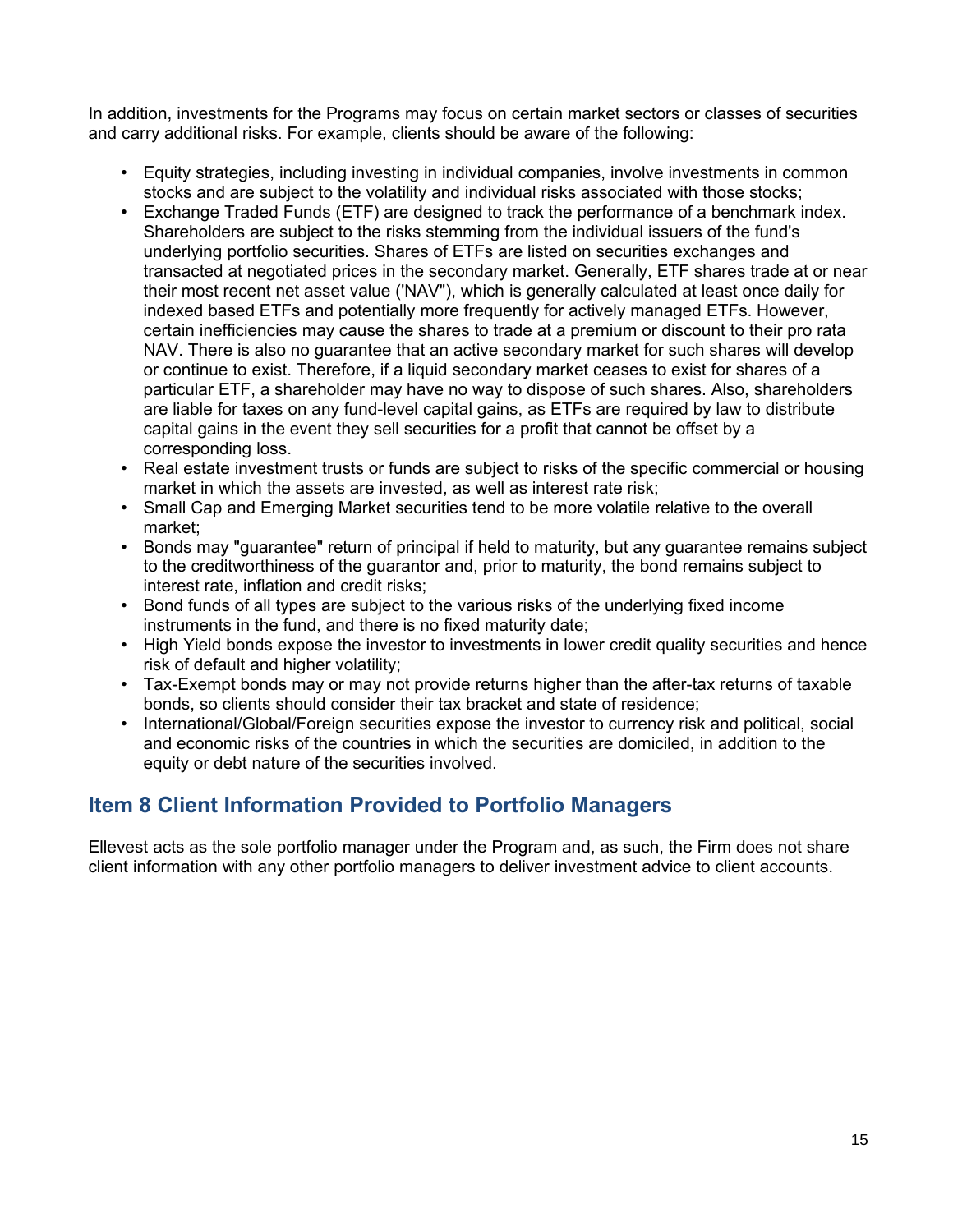### **Item 9 Client Contact with Portfolio Managers**

The Programs offer advisory services provided through an automated interactive web-based platform. Ellevest collects information about the client's financial circumstances, goals, and objectives through this platform to offer an appropriate Investment Plan for the client's needs. Since no investment advice is provided from direct client contact with portfolio managers, clients should update their information on the platform if their financial condition changes so that they may review any recommended alternative investment advice via the platform. Ellevest relies upon the accuracy of the information entered by the client when proposing an Investment Plan. The Investment Plan may not be suitable if the client has provided incorrect or out-of-date information.

Information regarding a client's portfolio holdings and tracking to goal will be available to clients through Ellevest's platform. Clients may contact Ellevest by phone or email during its business hours with questions about the service or service functionality.

### **Item 10 Additional Information**

#### **Disciplinary Information**

Ellevest has not been involved in any legal or disciplinary events that are material to a client's evaluation of its advisory business or the integrity of its management.

#### **Other Financial Industry Activities and Affiliations**

#### *Impax Asset Management*

Sallie Krawcheck serves as a consultant to Impax Asset Management ("Impax"). Impax owns and controls the Pax Ellevate Global Women's Leadership Fund ("Pax Fund"). The Pax Fund is a mutual fund that invests in global companies highly ranked for advancing women. Where suitable and appropriate Ellevest may invest the assets of clients who have expressed an affirmative interest in investments designed to advance women's leadership, into the Pax Fund.

As part of her consulting services, Ms. Krawcheck will provide Impax with strategic advice and direction, marketing strategy and thought leadership and will devote only such time to such services as is reasonably necessary to perform them. Her services will not include; (a) advice and assistance with respect to the sale or distribution of the Pax Fund shares; (b) advice with respect to purchase, sale or retention of securities on behalf of the Pax Fund or for any investment advisory client of the Pax Fund; and (c) she will not directly promote the sale of the Pax Fund to any advisory client of the Fund. Due to the foregoing limitations in her consulting arrangement with Impax, her service to Impax is not expected to conflict with her obligations to Ellevest.

#### *Ellevate Network*

Sallie Krawcheck is Chair and majority owner of Ellevate Network (the "Network"), a global professional women's network dedicated to helping women connect, learn and invest to promote economic engagement of women worldwide. The Network may from time to time, solicit and make promotional offers to its membership to utilize Ellevest services in exchange for cash payment from Ellevest for referrals of Ellevate members who subsequently become Ellevest clients.

#### *SimplySmart Asset Management and Grinnell College*

The Firm's Chief Investment Officer, Sylvia Shiu Han Kwan, is the Chief Investment Officer and majority owner of SimplySmart Asset Management ("SimplySmart"), a California registered investment adviser. Ms. Kwan works full-time at Ellevest. Although her duties at SimplySmart include business and portfolio management, her service to SimplySmart is not expected to conflict with her obligations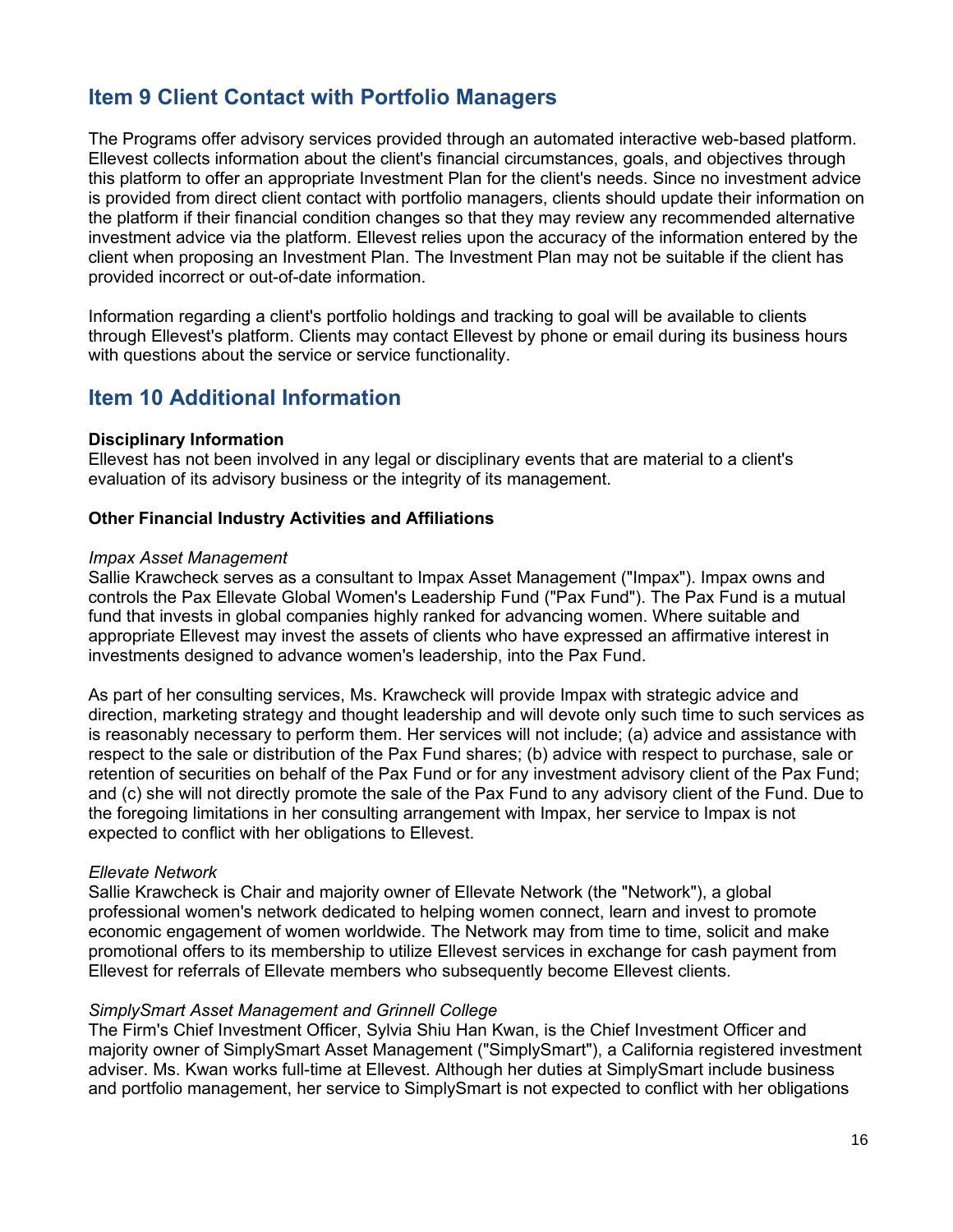to Ellevest. Additionally, Ms. Kwan is a member of Exit 182 Group LLC (formerly the Investment Committee) of Grinnell College where she shares responsibility for fiduciary oversight of the College's endowment. These activities do not conflict with her obligations to Ellevest.

#### *Morningstar, Inc.*

Morningstar, Inc. ("Morningstar") has a minority equity interest in the Firm. Ellevest has separately engaged Morningstar to provide certain services, including its wealth forecast estimators and consultation regarding the make-up of the portfolios (including specific ETFs included in client portfolios). Morningstar's ownership interest in Ellevest may create the appearance of a conflict of interest. However, Ellevest will use Morningstar's services if it is in the best interest of clients. Further, Morningstar has no control over Ellevest's investment decision making process.

#### *Mastercard*

Mastercard has a minority equity interest in Ellevest. Additionally, Ellevest receives from Mastercard, marketing promotional compensation to offer the Ellevest debit card containing the Mastercard logo to its investment advisory clients. This would not create a conflict of interest to Ellevest, as it would offer its debit card as part of its Membership Services to clients where it may be beneficial for clients to receive such services. Mastercard is not involved in approving clients for the Ellevest debit card or any investment advisory service.

#### *Lemonade*

Ellevest is a paid partner of Lemonade Insurance Agency, LLC ("LIA"), a licensed insurance agency providing quotes and policies for Lemonade Insurance Company ("LIC"). Insurance is provided by LIC. LIA receives compensation based on the premiums for the insurance policies it sells. Products may not be available in all states.

Ellevest receives from LIA, marketing promotional compensation to recommend Lemonade's services. This marketing partnership gives Ellevest an incentive to refer individuals to this partner instead of a business that is not a partner of Ellevest. This creates a conflict of interest to Ellevest as it gives Ellevest an incentive to recommend Lemonade instead of businesses that are not partners of Ellevest and affects the ability of Ellevest to provide unbiased, objective promotions about Lemonade's products and services. This could mean that the products and/or services of other businesses that do not compensate Ellevest may be more appropriate than the products and/or services of Ellevest's business partners. However, individuals are not required to purchase the products and services that Ellevest promotes.

#### *PolicyGenius*

Ellevest is a paid partner of Policygenius. Policygenius Inc. (DBA Policygenius Insurance Services in California) ("Policygenius") is a licensed independent insurance broker. Policygenius receives a commission from insurance companies for the insurance policies it sells. Products may not be available in all states.Ellevest receives from Policygenius, marketing promotional compensation to recommend Policygenius services. Products may not be available in all states.

Ellevest receives from Policygenius, marketing promotional compensation to recommend Policygenius services. This marketing partnership gives Ellevest an incentive to refer individuals to this partner instead of a business that is not a partner of Ellevest. This creates a conflict of interest to Ellevest as it gives Ellevest an incentive to recommend Policygenius instead of businesses that are not partners of Ellevest and affects the ability of Ellevest to provide unbiased, objective promotions about Policygenius's products and services. This could mean that the products and/or services of other businesses that do not compensate Ellevest may be more appropriate than the products and/or services of Ellevest's business partners. However, individuals are not required to purchase the products and services that Ellevest promotes.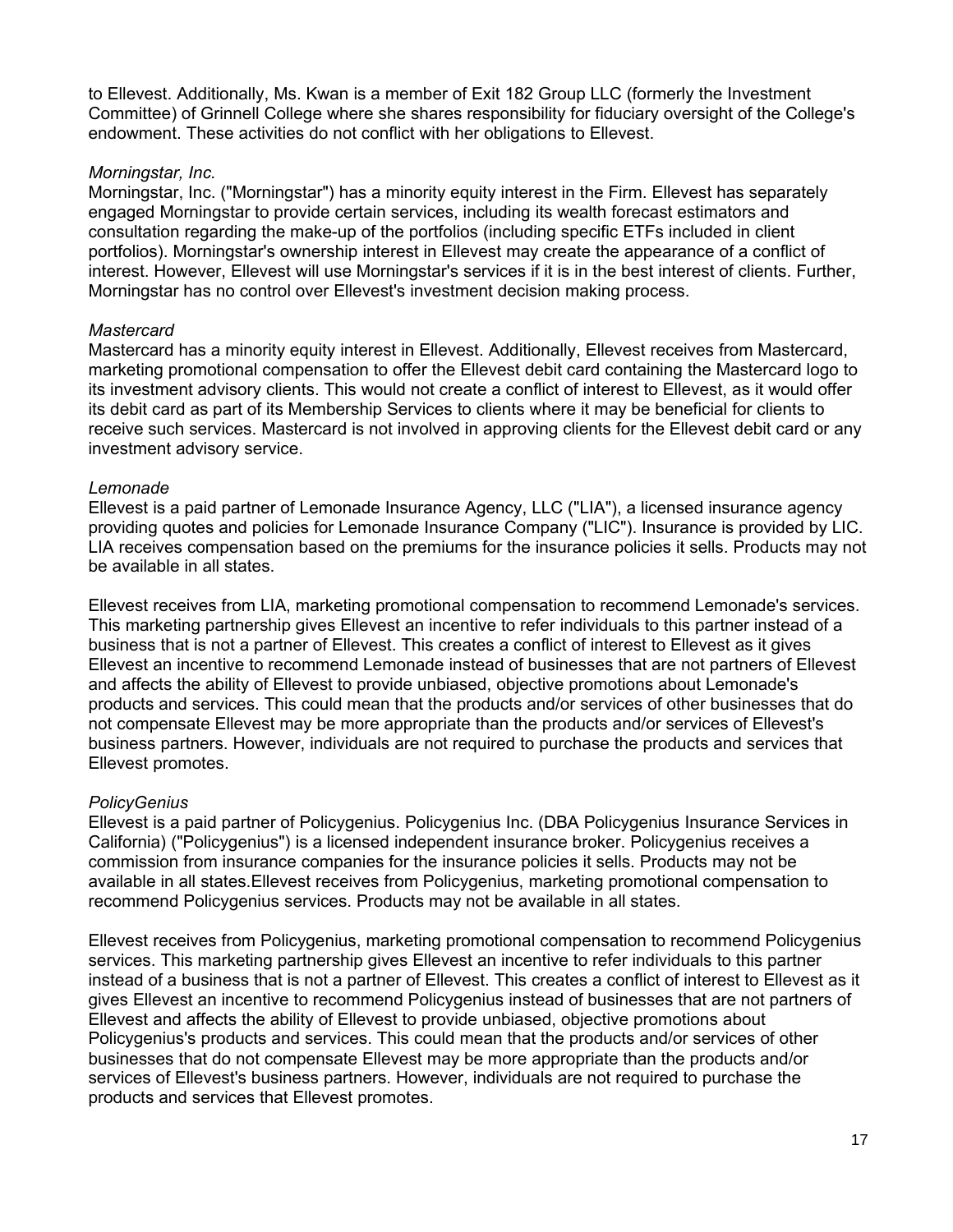#### **Code of Ethics**

Ellevest has adopted a Code of Ethics ("Code") as required by the applicable securities laws. The Code establishes and reinforces a standard of business conduct expected of its supervised persons and provides specific guidance related to managing conflicts of interests. This includes procedures to: (1) prevent access to material nonpublic information about Ellevest's securities recommendations and client securities holdings and transactions by individuals who do not need the information to perform their duties; (2) review and approval of certain securities transactions and holdings by supervised persons with access to client information; and (3) report of any internal violations of the code. Ellevest will provide a copy of its Code to clients and prospective clients upon request. To request a copy of the Code, please contact Ellevest at support@ellevest.com or write to Ellevest at 228 Park Ave S, PMB 94934, New York, NY 10003, Attention: Compliance.

#### **Account Reviews**

Ellevest monitors Program clients' portfolios on an ongoing basis to identify situations that may warrant a more detailed review or a specific action on behalf of a client. Such reviews include, but are not necessarily limited to, suitability and inactivity. Additionally, Ellevest will contact clients on a quarterly and annual basis to ask if there have been any changes to their financial situation and investment objectives. Clients will be reminded to update their information. Reviews are generally conducted under the supervision of the firm's Chief Investment Officer.

#### **Compensation for Client Referrals**

Ellevest will pay referral fees to third parties or clients ("solicitors) who refer clients to us. Payment may be made to the solicitor if a referred person subsequently becomes an Ellevest client. Ellevest will also pay fees to third parties solely for driving prospective clients to us from other websites. Should Ellevest engage in a solicitation arrangement, it will disclose this practice in writing and comply with Rule 206(4)-3 of the Investment Advisers Act. Clients are not charged a fee, nor do they incur any additional costs for being referred to Ellevest by a solicitor.

#### **Brokerage and Custody Practice**

We seek to use a custodian/broker who will hold your assets and execute transactions on terms that are overall most advantageous when compared with other available providers and their services. We consider a wide range of factors, including these:

- Capability to execute, clear, and settle trades (buy and sell securities for your account)
- Capabilities to facilitate transfers and payments to and from accounts (wire transfers, check requests, bill payment, etc.)
- Breadth of investment products made available (mutual funds, exchange-traded funds (ETFs), etc.)
- Availability of investment research and tools that assist us in making investment decisions
- Quality of services
- Competitiveness of the price of those services (commission rates, other fees, etc.) and willingness to negotiate them
- Reputation, financial strength, and stability of the provider
- Their prior service to us and our other clients
- Availability of other products and services that benefit Ellevest, as discussed below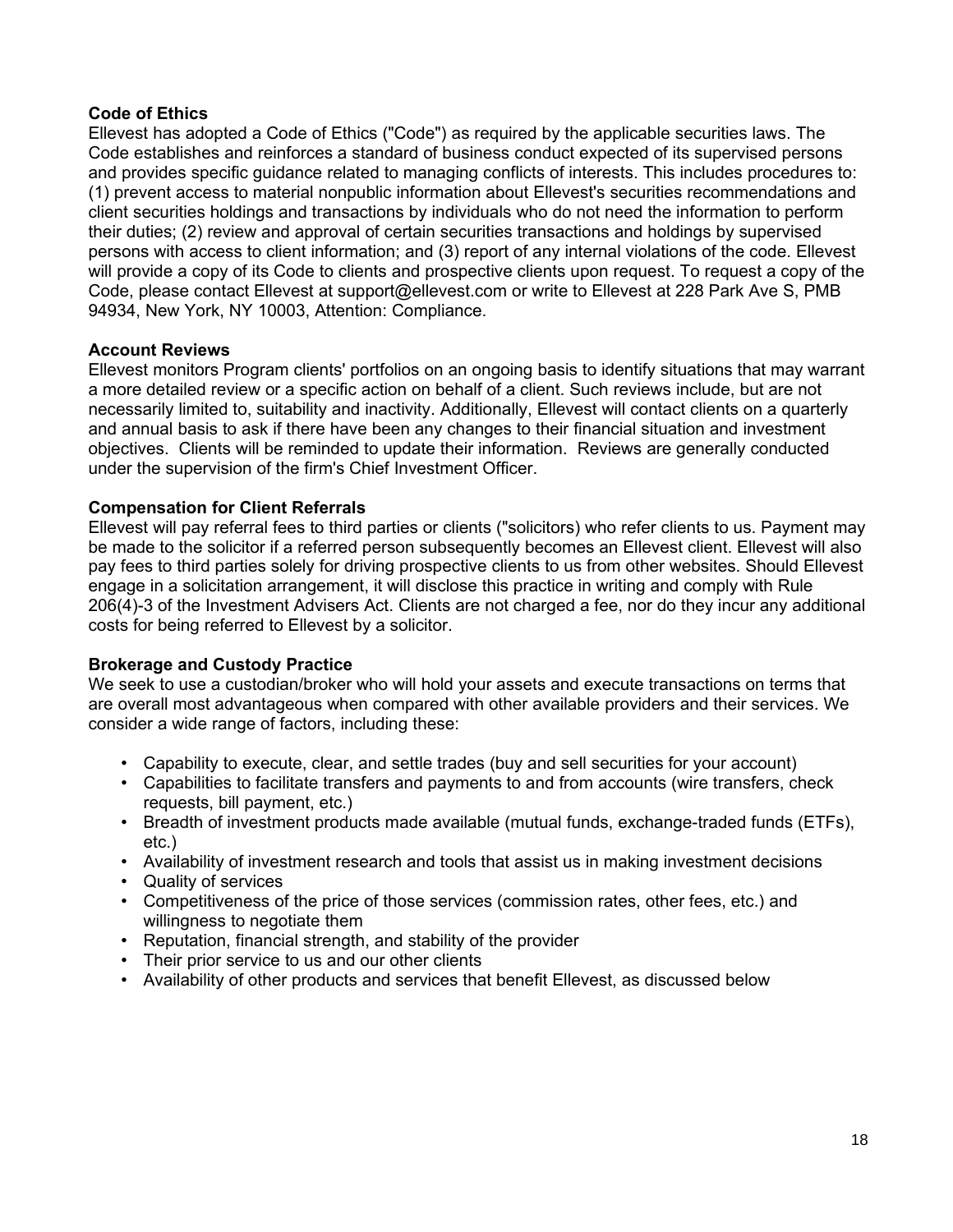#### **Duty to Seek Best Execution**

Ellevest's use of Folio will comply with the Firm's duty to obtain "best execution." In seeking best execution, the determinative factor is not just cost, but whether the transaction represents the best qualitative execution, taking into consideration the full range of the broker's services described above. To participate in the Programs, clients must direct all brokerage transactions for their accounts to Folio. Clients cannot designate or select a different broker for trade execution.

#### **Trade Aggregation**

When Ellevest considers it to be in your best interest, we may, but are not required to, aggregate your order for the sale or purchase of securities for your account with orders for other clients of the Program. Under this approach, the transactions may be averaged as to the price and will be allocated among our clients in proportion to the purchase and sale orders placed for each client account.

#### **Trade Errors**

Consistent with its fiduciary duties, Ellevest's policy is to exercise care in making and implementing investment decisions for client accounts. Ellevest typically employs validation tests and operational quality control procedures. However, Ellevest relies on a significant amount of data from multiple sources and cannot guarantee that all relevant data are free from error.

Under Ellevest's policy, a trade error with potential material impact is defined as one that results in an asset allocation that differs from the client's target asset allocation by more than the ranges established in Ellevest's Rebalancing policy. Such errors will be further researched to determine whether clients were economically harmed as a result of the error. Where it is determined that Ellevest caused the error, as defined above, the client will be reimbursed by Ellevest for losses directly attributable to Ellevest's error, if not de minimis (less than 0.0025% (0.25bps) of the market value of the account, or \$1, whichever is greater), and to the extent disadvantaged by an inappropriate portfolio. If an investment gain is realized in the client's account, the client will retain such gain. Ellevest will maintain a trade error ledger that we will fund with de minimis amounts arising from trade errors.

#### **Custody**

Ellevest does not maintain custody of the investment advisory assets that we manage. Your assets are held in an account at a "qualified custodian". For Ellevest Digital, Premium and Membership clients, the custodian is Folio. Ellevest is deemed to have custody of your assets since under the client agreement for services, you authorize us to instruct the custodian or third party billing provider to deduct Ellevest's advisory fees directly from your account. While Ellevest instructs the custodian or third party billing provider to withdraw its fees, the custodian, Folio maintains actual custody of client assets.

Ellevest Digital, Premium and Membership clients will receive account statements from Folio or the designated Program third party billing provider at least quarterly, which will reflect the withdrawal of any fees. Ellevest Digital and Premium clients may also access account statements directly through the Ellevest website. All clients are advised to review their account statements promptly to confirm the accuracy of the information contained. Should discrepancies or errors be found, clients should contact Ellevest, the designated Program third party billing provider or Folio directly.